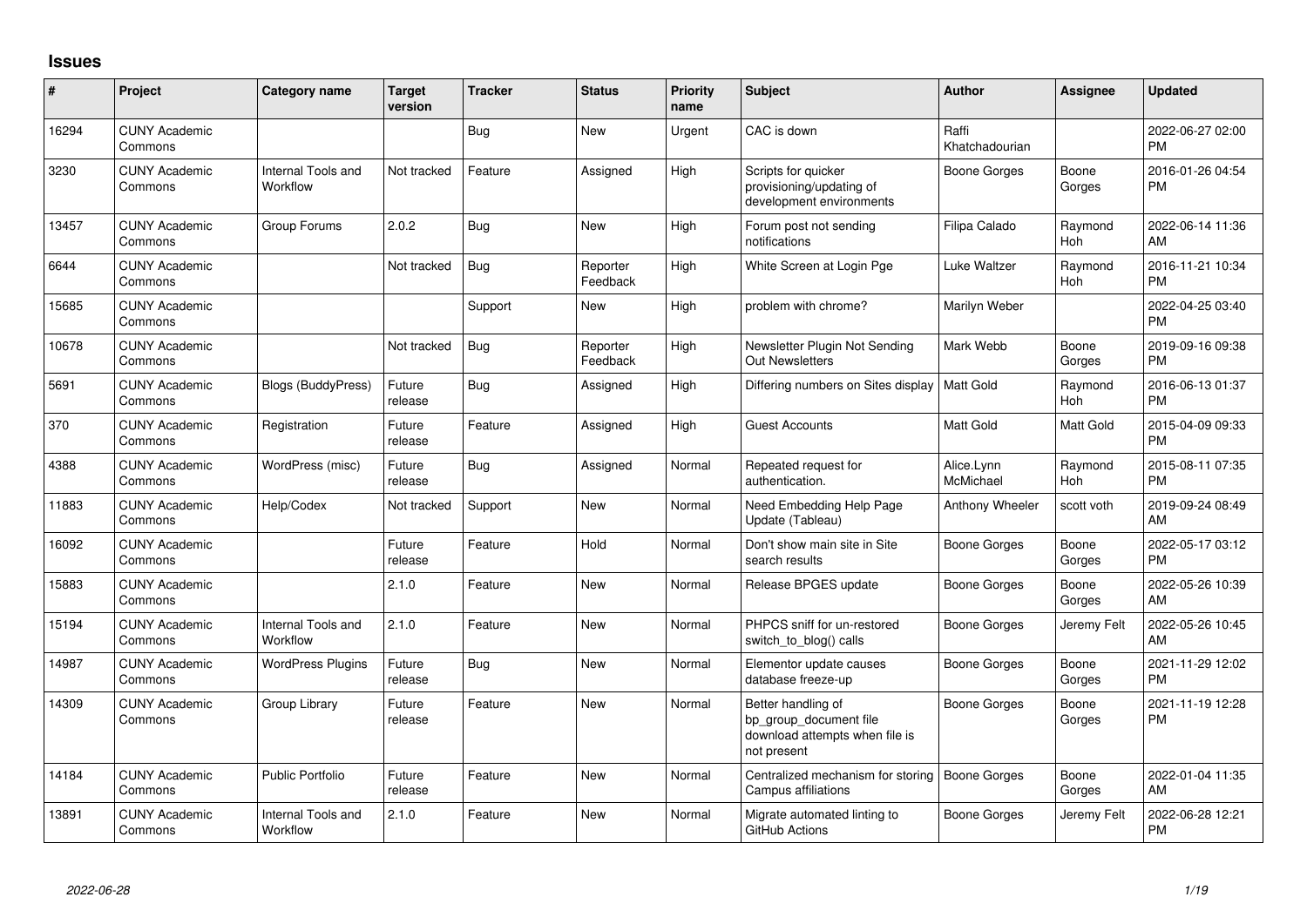| #     | Project                         | <b>Category name</b>        | <b>Target</b><br>version | <b>Tracker</b> | <b>Status</b>        | <b>Priority</b><br>name | <b>Subject</b>                                                                                               | <b>Author</b>       | <b>Assignee</b> | <b>Updated</b>                |
|-------|---------------------------------|-----------------------------|--------------------------|----------------|----------------------|-------------------------|--------------------------------------------------------------------------------------------------------------|---------------------|-----------------|-------------------------------|
| 13835 | <b>CUNY Academic</b><br>Commons | WordPress (misc)            | Future<br>release        | Feature        | <b>New</b>           | Normal                  | Allow OneSearch widget to have<br>'CUNY' as campus                                                           | <b>Boone Gorges</b> | Boone<br>Gorges | 2021-11-19 12:39<br><b>PM</b> |
| 13466 | <b>CUNY Academic</b><br>Commons | Cavalcade                   | Future<br>release        | Feature        | New                  | Normal                  | Automated cleanup for duplicate<br>Cavalcade tasks                                                           | <b>Boone Gorges</b> | Boone<br>Gorges | 2020-10-13 05:24<br><b>PM</b> |
| 13358 | <b>CUNY Academic</b><br>Commons | Group Forums                | Future<br>release        | Feature        | New                  | Normal                  | Improved UI for group forum<br>threading settings                                                            | <b>Boone Gorges</b> | Raymond<br>Hoh  | 2021-11-19 12:27<br><b>PM</b> |
| 13331 | <b>CUNY Academic</b><br>Commons | Site cloning                | Future<br>release        | <b>Bug</b>     | <b>New</b>           | Normal                  | Combine Site Template and<br>Clone operations                                                                | Boone Gorges        | Jeremy Felt     | 2021-11-19 12:39<br><b>PM</b> |
| 13048 | <b>CUNY Academic</b><br>Commons | Shortcodes and<br>embeds    | Future<br>release        | Feature        | <b>New</b>           | Normal                  | Jupyter Notebooks support                                                                                    | <b>Boone Gorges</b> |                 | 2020-07-14 11:46<br>AM        |
| 12911 | <b>CUNY Academic</b><br>Commons |                             | Not tracked              | Feature        | <b>New</b>           | Normal                  | Block access to xmlrpc.php based<br>on User-Agent                                                            | <b>Boone Gorges</b> | Boone<br>Gorges | 2020-06-09 05:12<br><b>PM</b> |
| 12436 | <b>CUNY Academic</b><br>Commons |                             | Not tracked              | Bug            | Assigned             | Normal                  | Nightly system downtime                                                                                      | <b>Boone Gorges</b> |                 | 2020-08-01 09:30<br>AM        |
| 12091 | <b>CUNY Academic</b><br>Commons | <b>Group Files</b>          | Future<br>release        | Feature        | <b>New</b>           | Normal                  | Improved pre-upload file<br>validation for bp-group-documents                                                | <b>Boone Gorges</b> | Boone<br>Gorges | 2019-11-14 01:21<br><b>PM</b> |
| 12042 | <b>CUNY Academic</b><br>Commons | <b>Email Notifications</b>  | Future<br>release        | Feature        | New                  | Normal                  | Improved error logging for BPGES<br>send queue                                                               | <b>Boone Gorges</b> | Boone<br>Gorges | 2021-11-19 12:25<br><b>PM</b> |
| 11945 | <b>CUNY Academic</b><br>Commons | Reckoning                   | Future<br>release        | Feature        | Reporter<br>Feedback | Normal                  | Add Comments bubble to<br>Reckoning views                                                                    | Boone Gorges        | Boone<br>Gorges | 2019-11-12 05:14<br><b>PM</b> |
| 11834 | <b>CUNY Academic</b><br>Commons | <b>Group Files</b>          | Future<br>release        | Feature        | <b>New</b>           | Normal                  | Improved tools for managing<br>group file folders                                                            | Boone Gorges        | Sonja Leix      | 2019-09-06 03:55<br><b>PM</b> |
| 11517 | <b>CUNY Academic</b><br>Commons |                             | Not tracked              | Feature        | Assigned             | Normal                  | wp-accessibility plugin should not<br>strip 'target="_blank" by default                                      | <b>Boone Gorges</b> | Laurie Hurson   | 2019-09-24 09:57<br>AM        |
| 11392 | <b>CUNY Academic</b><br>Commons |                             | Future<br>release        | <b>Bug</b>     | <b>New</b>           | Normal                  | Migrate users away from<br><b>StatPress</b>                                                                  | <b>Boone Gorges</b> |                 | 2019-04-23 03:53<br><b>PM</b> |
| 11024 | <b>CUNY Academic</b><br>Commons | WordPress (misc)            | Future<br>release        | <b>Bug</b>     | New                  | Normal                  | Subsites should not show "you<br>should update your .htaccess<br>now" notice after permalink setting<br>save | <b>Boone Gorges</b> |                 | 2019-01-28 01:35<br><b>PM</b> |
| 10794 | <b>CUNY Academic</b><br>Commons | Performance                 | Not tracked              | <b>Bug</b>     | New                  | Normal                  | Memcached connection<br>occasionally breaks                                                                  | <b>Boone Gorges</b> | Boone<br>Gorges | 2018-12-06 03:30<br><b>PM</b> |
| 10580 | <b>CUNY Academic</b><br>Commons | Information<br>Architecture | Future<br>release        | Design/UX      | New                  | Normal                  | Primary nav item review                                                                                      | Boone Gorges        | Sara Cannon     | 2022-06-28 01:29<br>PM        |
| 10380 | <b>CUNY Academic</b><br>Commons | WordPress (misc)            | Future<br>release        | Feature        | In Progress          | Normal                  | Remove blacklisted plugins                                                                                   | <b>Boone Gorges</b> |                 | 2022-04-26 12:00<br><b>PM</b> |
| 9926  | <b>CUNY Academic</b><br>Commons | <b>WordPress Plugins</b>    | Future<br>release        | Bug            | New                  | Normal                  | twitter-mentions-as-comments<br>cron jobs can run long                                                       | <b>Boone Gorges</b> | Boone<br>Gorges | 2018-10-24 12:34<br><b>PM</b> |
| 9720  | <b>CUNY Academic</b><br>Commons | Authentication              | Future<br>release        | Feature        | New                  | Normal                  | The Commons should be an<br>oAuth provider                                                                   | <b>Boone Gorges</b> |                 | 2019-03-01 02:04<br>PM        |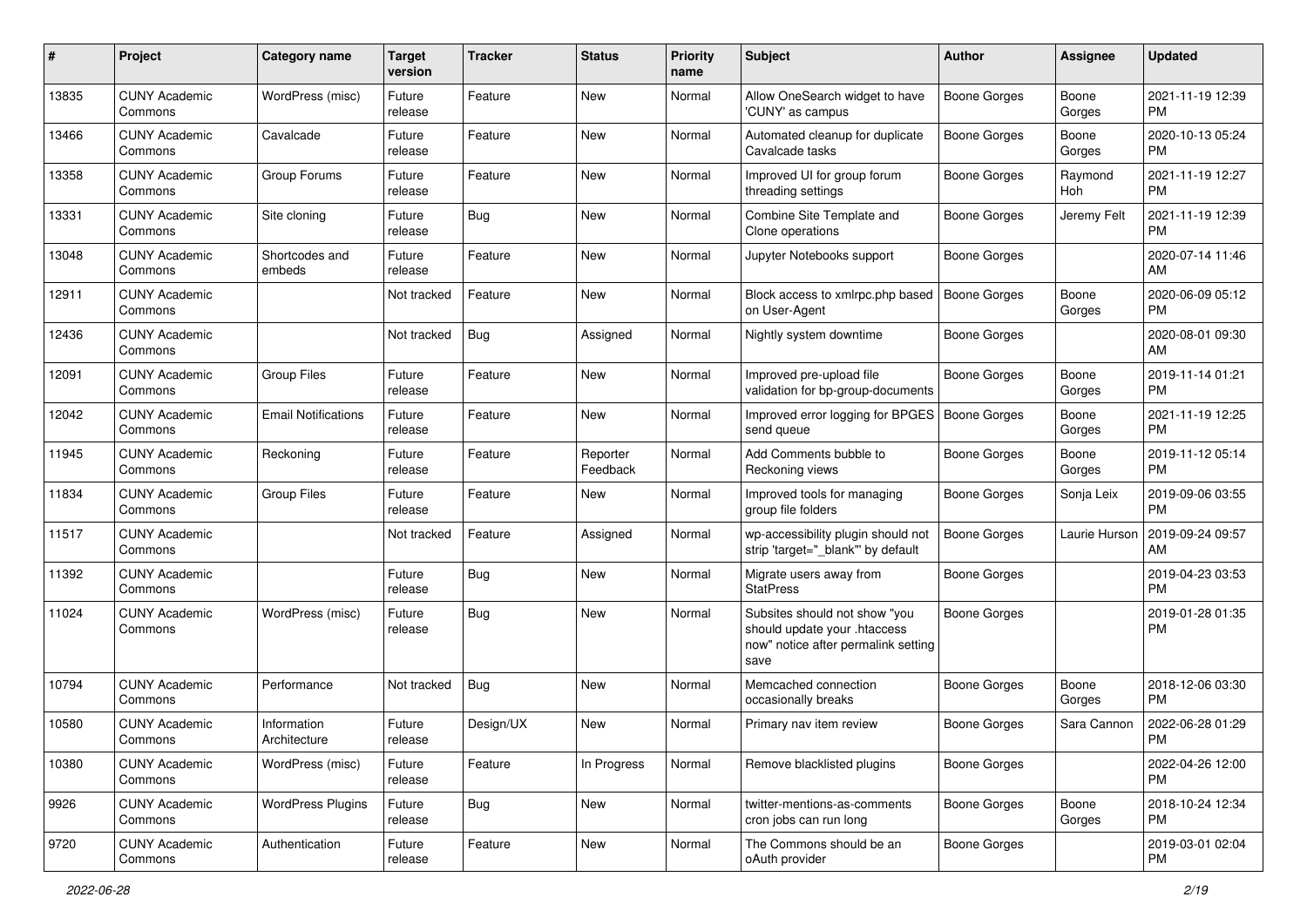| #    | Project                         | <b>Category name</b>   | <b>Target</b><br>version | Tracker    | <b>Status</b> | Priority<br>name | <b>Subject</b>                                                                            | <b>Author</b>       | <b>Assignee</b> | Updated                       |
|------|---------------------------------|------------------------|--------------------------|------------|---------------|------------------|-------------------------------------------------------------------------------------------|---------------------|-----------------|-------------------------------|
| 7663 | <b>CUNY Academic</b><br>Commons | Social Paper           | Future<br>release        | Bug        | <b>New</b>    | Normal           | Social Paper notifications not<br>formatted correctly on secondary<br>sites               | Boone Gorges        | Boone<br>Gorges | 2018-04-16 03:52<br><b>PM</b> |
| 7022 | <b>CUNY Academic</b><br>Commons | Announcements          | Future<br>release        | <b>Bug</b> | New           | Normal           | Sitewide announcements should<br>be displayed on, and dismissable<br>from, mapped domains | Boone Gorges        | Boone<br>Gorges | 2018-03-22 10:18<br>AM        |
| 6332 | <b>CUNY Academic</b><br>Commons | WordPress (misc)       | Future<br>release        | Feature    | <b>New</b>    | Normal           | Allow uploaded files to be marked<br>as private in an ad hoc way                          | <b>Boone Gorges</b> |                 | 2016-10-17 11:41<br><b>PM</b> |
| 5489 | <b>CUNY Academic</b><br>Commons | Social Paper           | Future<br>release        | Feature    | <b>New</b>    | Normal           | Asc/desc sorting for Social Paper<br>directories                                          | <b>Boone Gorges</b> |                 | 2016-04-21 10:06<br><b>PM</b> |
| 5488 | <b>CUNY Academic</b><br>Commons | Social Paper           | Future<br>release        | Bug        | New           | Normal           | Add a "last edited by" field to<br>Social Paper group directories                         | <b>Boone Gorges</b> |                 | 2016-04-21 10:05<br>РM        |
| 5234 | <b>CUNY Academic</b><br>Commons | Membership             | Future<br>release        | Feature    | Assigned      | Normal           | Write Unconfirmed patch for WP                                                            | Boone Gorges        | Boone<br>Gorges | 2016-10-24 11:18<br>AM        |
| 4635 | <b>CUNY Academic</b><br>Commons | Authentication         | Future<br>release        | Feature    | New           | Normal           | Allow non-WP authentication                                                               | Boone Gorges        | Sonja Leix      | 2019-03-01 02:05<br>PM        |
| 4481 | <b>CUNY Academic</b><br>Commons | Events                 | Future<br>release        | Feature    | New           | Normal           | Group admins/mods should have<br>the ability to unlink an event from<br>the group         | Boone Gorges        | Boone<br>Gorges | 2017-04-24 03:53<br><b>PM</b> |
| 3580 | <b>CUNY Academic</b><br>Commons | Group Blogs            | Future<br>release        | Feature    | <b>New</b>    | Normal           | Multiple blogs per group                                                                  | Boone Gorges        | Boone<br>Gorges | 2018-02-20 02:02<br><b>PM</b> |
| 3330 | <b>CUNY Academic</b><br>Commons | My Commons             | Future<br>release        | Feature    | Assigned      | Normal           | 'Commons Information" tool                                                                | Boone Gorges        | Chris Stein     | 2014-09-22 08:46<br><b>PM</b> |
| 3193 | <b>CUNY Academic</b><br>Commons | Group Forums           | Future<br>release        | Feature    | Assigned      | Normal           | bbPress 2.x dynamic roles and<br><b>RBE</b>                                               | Boone Gorges        | Boone<br>Gorges | 2014-09-30 01:30<br><b>PM</b> |
| 3192 | <b>CUNY Academic</b><br>Commons | Group Forums           | Future<br>release        | Feature    | Assigned      | Normal           | Customizable forum views for<br>bbPress 2.x group forums                                  | Boone Gorges        | Raymond<br>Hoh  | 2015-11-09 12:47<br><b>PM</b> |
| 3002 | <b>CUNY Academic</b><br>Commons | Search                 | Future<br>release        | Feature    | Assigned      | Normal           | Overhaul CAC search by using<br>external search appliance                                 | <b>Boone Gorges</b> | Boone<br>Gorges | 2020-07-15 03:05<br>PM        |
| 2832 | <b>CUNY Academic</b><br>Commons | Public Portfolio       | Future<br>release        | Feature    | Assigned      | Normal           | Improve interface for (not)<br>auto-linking profile fields                                | Boone Gorges        | Chris Stein     | 2015-01-05 08:52<br>PМ        |
| 1744 | <b>CUNY Academic</b><br>Commons | <b>BuddyPress Docs</b> | Future<br>release        | Feature    | Assigned      | Normal           | Spreadsheet-style Docs                                                                    | Boone Gorges        | Boone<br>Gorges | 2015-11-09 06:13<br><b>PM</b> |
| 1508 | <b>CUNY Academic</b><br>Commons | WordPress (misc)       | Future<br>release        | Feature    | Assigned      | Normal           | Share login cookies across<br>mapped domains                                              | <b>Boone Gorges</b> | Boone<br>Gorges | 2012-07-02 12:12<br><b>PM</b> |
| 1422 | <b>CUNY Academic</b><br>Commons | <b>BuddyPress Docs</b> | Future<br>release        | Feature    | Assigned      | Normal           | Make "created Doc" activity icons<br>non-mini                                             | Boone Gorges        | Boone<br>Gorges | 2015-11-09 05:48<br>PM        |
| 618  | <b>CUNY Academic</b><br>Commons | <b>BuddyPress Docs</b> | Future<br>release        | Feature    | Assigned      | Normal           | BuddyPress Docs: export formats                                                           | Boone Gorges        | Boone<br>Gorges | 2015-11-09 05:38<br><b>PM</b> |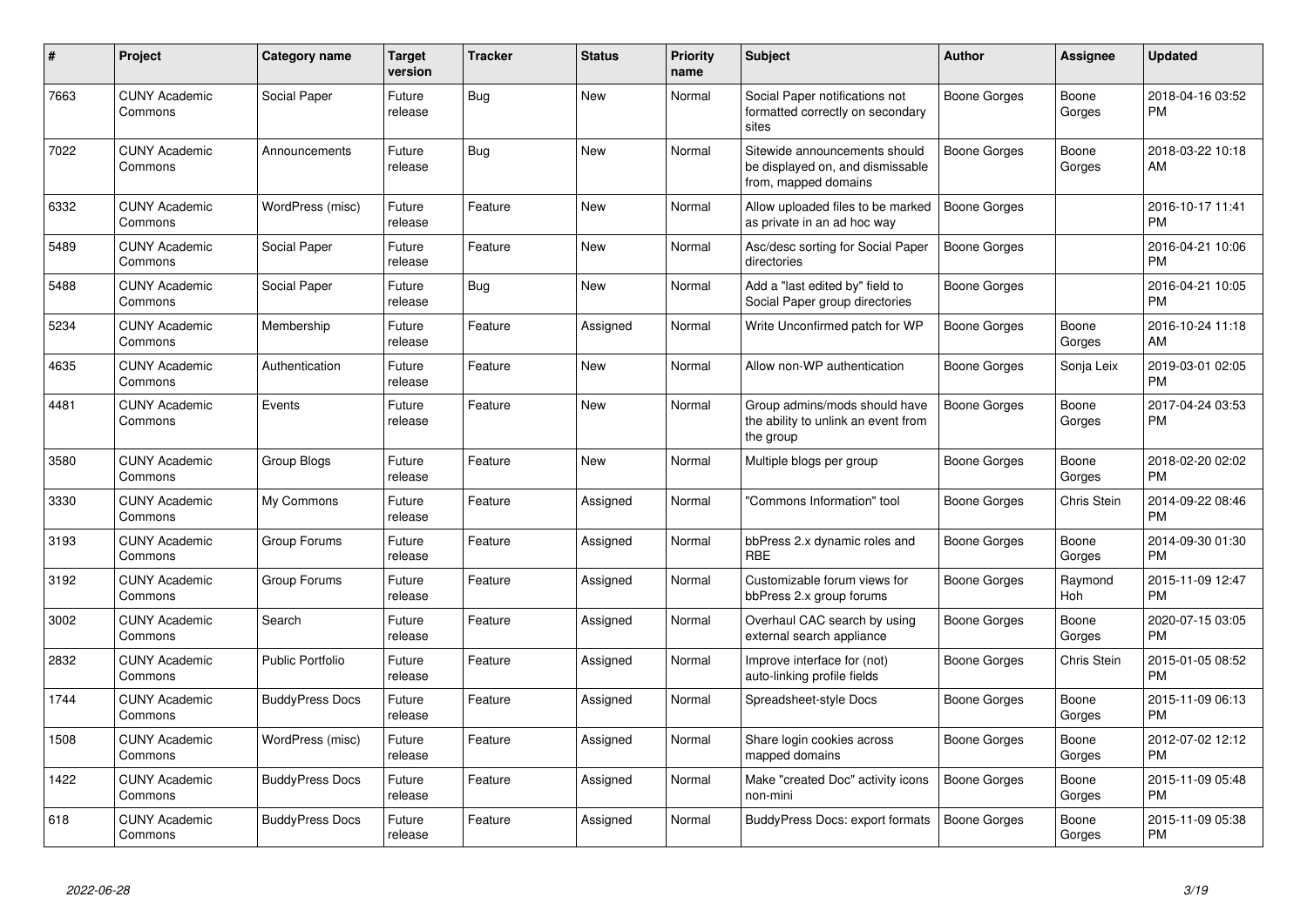| #     | Project                                                                 | <b>Category name</b>     | <b>Target</b><br>version | <b>Tracker</b> | <b>Status</b>        | Priority<br>name | <b>Subject</b>                                                        | <b>Author</b>      | <b>Assignee</b>       | <b>Updated</b>                |
|-------|-------------------------------------------------------------------------|--------------------------|--------------------------|----------------|----------------------|------------------|-----------------------------------------------------------------------|--------------------|-----------------------|-------------------------------|
| 308   | <b>CUNY Academic</b><br>Commons                                         | Registration             | Future<br>release        | Feature        | <b>New</b>           | Normal           | Group recommendations for<br>signup process                           | Boone Gorges       | Samantha<br>Raddatz   | 2015-11-09 05:07<br><b>PM</b> |
| 1460  | <b>CUNY Academic</b><br>Commons                                         | Analytics                | Future<br>release        | Feature        | Assigned             | Normal           | <b>Update System Report</b>                                           | <b>Brian Foote</b> | Boone<br>Gorges       | 2015-11-09 06:13<br><b>PM</b> |
| 3565  | <b>CUNY Academic</b><br>Commons                                         | My Commons               | Not tracked              | Documentation  | <b>New</b>           | Normal           | Load Newest inconsistencies                                           | <b>Chris Stein</b> | scott voth            | 2015-11-09 01:16<br><b>PM</b> |
| 3059  | <b>CUNY Academic</b><br>Commons                                         | Group Forums             | Future<br>release        | Design/UX      | <b>New</b>           | Normal           | Forum Post Permissable Content<br><b>Explanatory Text</b>             | Chris Stein        | Chris Stein           | 2015-04-02 11:27<br>AM        |
| 2881  | <b>CUNY Academic</b><br>Commons                                         | <b>Public Portfolio</b>  | Future<br>release        | Feature        | Assigned             | Normal           | Redesign the UX for Profiles                                          | Chris Stein        | Chris Stein           | 2016-10-13 12:45<br><b>PM</b> |
| 2666  | <b>CUNY Academic</b><br>Commons                                         | About page               | Not tracked              | Documentation  | Assigned             | Normal           | <b>Update About Text</b>                                              | Chris Stein        | Luke Waltzer          | 2016-03-04 11:19<br>AM        |
| 860   | <b>CUNY Academic</b><br>Commons                                         | Design                   | Future<br>release        | Design/UX      | Assigned             | Normal           | <b>Standardize Button Treatment</b><br>Across the Commons             | Chris Stein        | Chris Stein           | 2014-05-01 09:45<br>AM        |
| 15210 | <b>CUNY Academic</b><br>Commons                                         | Analytics                | Not tracked              | Design/UX      | <b>New</b>           | Normal           | Google Analytics improvements                                         | Colin McDonald     | Boone<br>Gorges       | 2022-05-24 10:47<br>AM        |
| 13370 | <b>CUNY Academic</b><br>Commons                                         | Group Library            | Future<br>release        | Feature        | <b>New</b>           | Normal           | Library bulk deletion and folder<br>editing                           | Colin McDonald     | Boone<br>Gorges       | 2020-10-13 10:41<br>AM        |
| 13199 | <b>CUNY Academic</b><br>Commons                                         | Group Forums             | Future<br>release        | Feature        | <b>New</b>           | Normal           | Favoring Groups over bbPress<br>plugin                                | Colin McDonald     | Colin<br>McDonald     | 2021-11-19 12:28<br><b>PM</b> |
| 9729  | <b>CUNY Academic</b><br>Commons                                         | <b>SEO</b>               | Not tracked              | Support        | <b>New</b>           | Normal           | 503 Errors showing on<br>newlaborforum.cuny.edu                       | Diane Krauthamer   | Raymond<br><b>Hoh</b> | 2018-05-22 04:48<br><b>PM</b> |
| 11968 | JustPublics@365<br>MediaCamp                                            |                          |                          | Feature        | <b>New</b>           | Normal           | Nanoscience Retractable Display<br><b>Unit</b>                        | Donald Cherry      | Bonnie<br>Eissner     | 2021-02-19 08:50<br>AM        |
| 12062 | AD/O365 Transition<br>from NonMatric to<br><b>Matriculated Students</b> |                          |                          | Feature        | In Progress          | Normal           | create solution and console<br>project                                | Emilio Rodriguez   | Emilio<br>Rodriguez   | 2019-11-12 03:56<br>PM        |
| 14842 | <b>CUNY Academic</b><br>Commons                                         |                          | Not tracked              | Support        | Reporter<br>Feedback | Normal           | Question about widgets and block<br>editor                            | Gina Cherry        |                       | 2021-10-06 03:01<br><b>PM</b> |
| 12004 | <b>CUNY Academic</b><br>Commons                                         |                          | Not tracked              | Support        | Reporter<br>Feedback | Normal           | Notifications for spam blog<br>comments                               | Gina Cherry        | Raymond<br>Hoh        | 2019-11-01 12:05<br><b>PM</b> |
| 11649 | <b>CUNY Academic</b><br>Commons                                         | <b>WordPress Plugins</b> | 2.0.2                    | <b>Bug</b>     | In Progress          | Normal           | CC license displayed on every<br>page                                 | Gina Cherry        | Raymond<br><b>Hoh</b> | 2022-06-14 11:36<br>AM        |
| 11545 | <b>CUNY Academic</b><br>Commons                                         | <b>WordPress Plugins</b> | Not tracked              | Support        | <b>New</b>           | Normal           | Twitter searches in WordPress                                         | Gina Cherry        | <b>Matt Gold</b>      | 2019-09-23 01:03<br><b>PM</b> |
| 3473  | <b>CUNY Academic</b><br>Commons                                         | <b>User Experience</b>   | Future<br>release        | Feature        | Assigned             | Normal           | Commons profile: Add help info<br>about "Positions" replacing "title" | Keith Miyake       | Samantha<br>Raddatz   | 2015-11-09 02:28<br><b>PM</b> |
| 6755  | <b>CUNY Academic</b><br>Commons                                         | WordPress (misc)         | Future<br>release        | Bug            | <b>New</b>           | Normal           | Cannot Deactivate Plugin                                              | Laura Kane         |                       | 2016-11-16 01:12<br><b>PM</b> |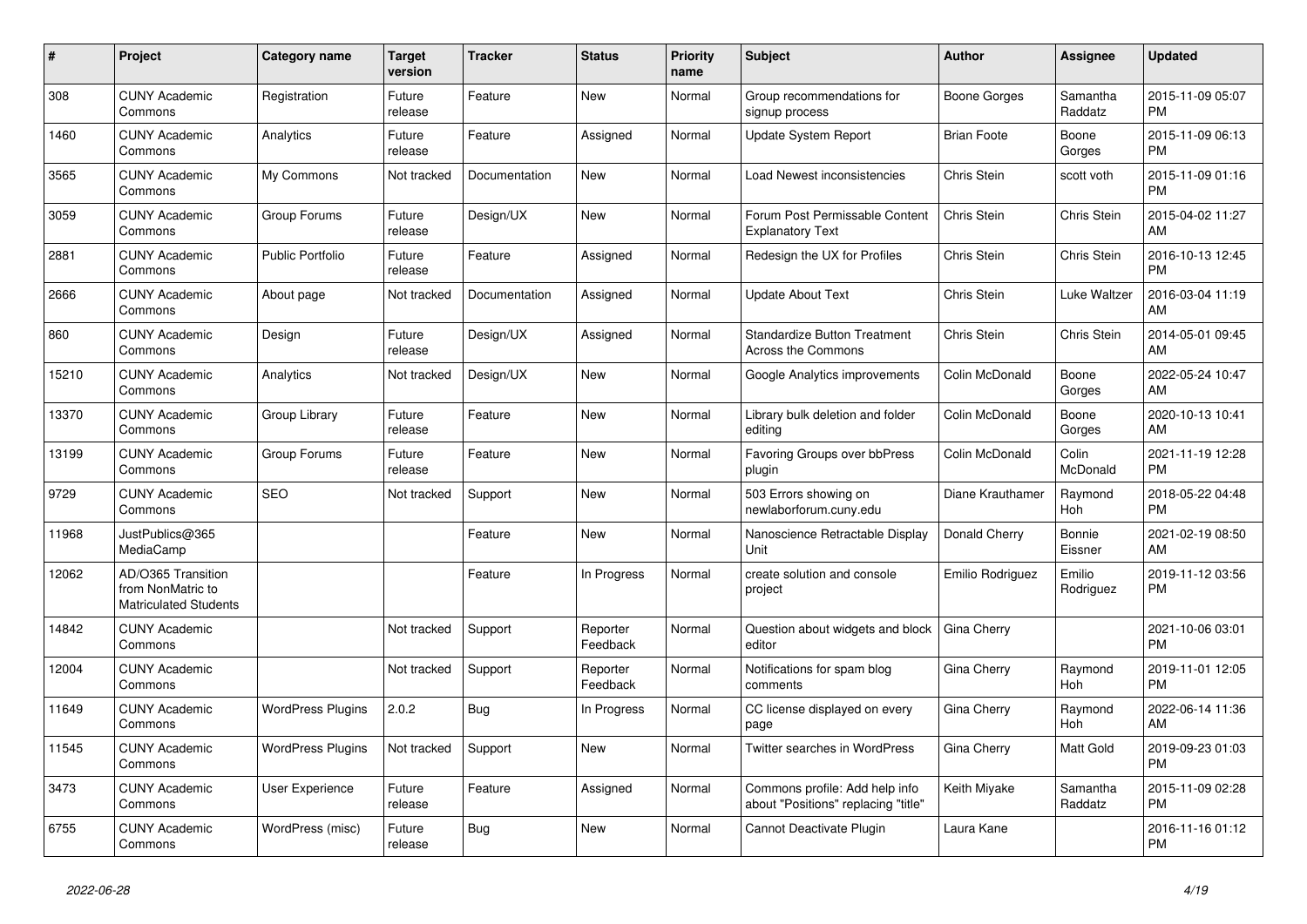| $\vert$ # | Project                         | Category name            | <b>Target</b><br>version | <b>Tracker</b> | <b>Status</b>        | <b>Priority</b><br>name | <b>Subject</b>                                                               | <b>Author</b> | Assignee        | <b>Updated</b>                |
|-----------|---------------------------------|--------------------------|--------------------------|----------------|----------------------|-------------------------|------------------------------------------------------------------------------|---------------|-----------------|-------------------------------|
| 16199     | <b>CUNY Academic</b><br>Commons | <b>Directories</b>       | 2.0.2                    | <b>Bug</b>     | <b>New</b>           | Normal                  | Removed "Semester" Filter from<br><b>Courses Directory</b>                   | Laurie Hurson | Boone<br>Gorges | 2022-06-14 11:36<br>AM        |
| 15923     | <b>CUNY Academic</b><br>Commons |                          | Not tracked              | Feature        | Reporter<br>Feedback | Normal                  | <b>Bellows Plugin Adjustments</b>                                            | Laurie Hurson |                 | 2022-04-20 10:10<br>AM        |
| 15757     | <b>CUNY Academic</b><br>Commons |                          |                          | <b>Bug</b>     | New                  | Normal                  | Members # do not match                                                       | Laurie Hurson |                 | 2022-03-30 04:52<br><b>PM</b> |
| 15613     | <b>CUNY Academic</b><br>Commons |                          | 2.0.2                    | Feature        | Reporter<br>Feedback | Normal                  | Adding "Passster" plugin                                                     | Laurie Hurson |                 | 2022-06-14 11:36<br>AM        |
| 15176     | <b>CUNY Academic</b><br>Commons |                          | Not tracked              | Support        | Reporter<br>Feedback | Normal                  | Archiving Q Writing & Old<br>Wordpress Sites on the Commons                  | Laurie Hurson |                 | 2022-02-08 10:28<br>AM        |
| 14940     | <b>CUNY Academic</b><br>Commons |                          |                          | Bug            | New                  | Normal                  | Discrepancy between Commons<br>profile "sites" and actual # of sites         | Laurie Hurson |                 | 2021-11-08 11:09<br>AM        |
| 14936     | <b>CUNY Academic</b><br>Commons |                          |                          | <b>Bug</b>     | <b>New</b>           | Normal                  | Commons websites blocked by<br>SPS campus network                            | Laurie Hurson |                 | 2021-11-03 03:57<br><b>PM</b> |
| 14787     | <b>CUNY Academic</b><br>Commons | <b>Plugin Packages</b>   | Future<br>release        | Feature        | <b>New</b>           | Normal                  | Creating a "Design" plugin<br>package                                        | Laurie Hurson | scott voth      | 2022-04-27 04:56<br><b>PM</b> |
| 14538     | <b>CUNY Academic</b><br>Commons |                          | Not tracked              | Support        | Reporter<br>Feedback | Normal                  | <b>Weebly To Commons</b>                                                     | Laurie Hurson |                 | 2021-09-14 10:47<br>AM        |
| 14504     | <b>CUNY Academic</b><br>Commons |                          | Not tracked              | Publicity      | Reporter<br>Feedback | Normal                  | Adding showcases to home page<br>menu                                        | Laurie Hurson | Boone<br>Gorges | 2022-01-19 03:26<br><b>PM</b> |
| 14475     | <b>CUNY Academic</b><br>Commons |                          | Not tracked              | Publicity      | <b>New</b>           | Normal                  | <b>OER Showcase Page</b>                                                     | Laurie Hurson | Laurie Hurson   | 2021-09-14 10:46<br>AM        |
| 14439     | <b>CUNY Academic</b><br>Commons | Spam/Spam<br>Prevention  | 2.0.2                    | Support        | Assigned             | Normal                  | Aprroved comments held for<br>moderation                                     | Laurie Hurson | Raymond<br>Hoh  | 2022-06-14 11:36<br>AM        |
| 13650     | <b>CUNY Academic</b><br>Commons | Group Library            | Future<br>release        | Feature        | <b>New</b>           | Normal                  | Forum Attachments in Group<br>Librarv                                        | Laurie Hurson |                 | 2021-11-19 12:30<br><b>PM</b> |
| 12484     | <b>CUNY Academic</b><br>Commons |                          | Not tracked              | Support        | Reporter<br>Feedback | Normal                  | Sign up Code for COIL Course<br>starting in March                            | Laurie Hurson | Matt Gold       | 2020-03-02 02:26<br><b>PM</b> |
| 12446     | <b>CUNY Academic</b><br>Commons | Groups (misc)            | Future<br>release        | Feature        | Reporter<br>Feedback | Normal                  | Toggle default site to group forum<br>posting                                | Laurie Hurson | Laurie Hurson   | 2020-03-10 11:57<br>AM        |
| 12438     | <b>CUNY Academic</b><br>Commons | Courses                  | Not tracked              | <b>Bug</b>     | <b>New</b>           | Normal                  | Site appearing twice                                                         | Laurie Hurson | Boone<br>Gorges | 2020-02-18 01:34<br><b>PM</b> |
| 12328     | <b>CUNY Academic</b><br>Commons |                          | Not tracked              | Support        | <b>New</b>           | Normal                  | Sign up Code for Non-CUNY<br>Faculty                                         | Laurie Hurson |                 | 2020-01-28 10:25<br>AM        |
| 12121     | <b>CUNY Academic</b><br>Commons | <b>WordPress Plugins</b> | 2.0.2                    | Feature        | Reporter<br>Feedback | Normal                  | Embedding H5P Iframes on<br><b>Commons Site</b>                              | Laurie Hurson | Boone<br>Gorges | 2022-06-14 11:36<br>AM        |
| 11879     | <b>CUNY Academic</b><br>Commons |                          | Not tracked              | <b>Bug</b>     | <b>New</b>           | Normal                  | Hypothesis comments appearing<br>on multiple, different pdfs across<br>blogs | Laurie Hurson | Laurie Hurson   | 2019-09-19 02:39<br><b>PM</b> |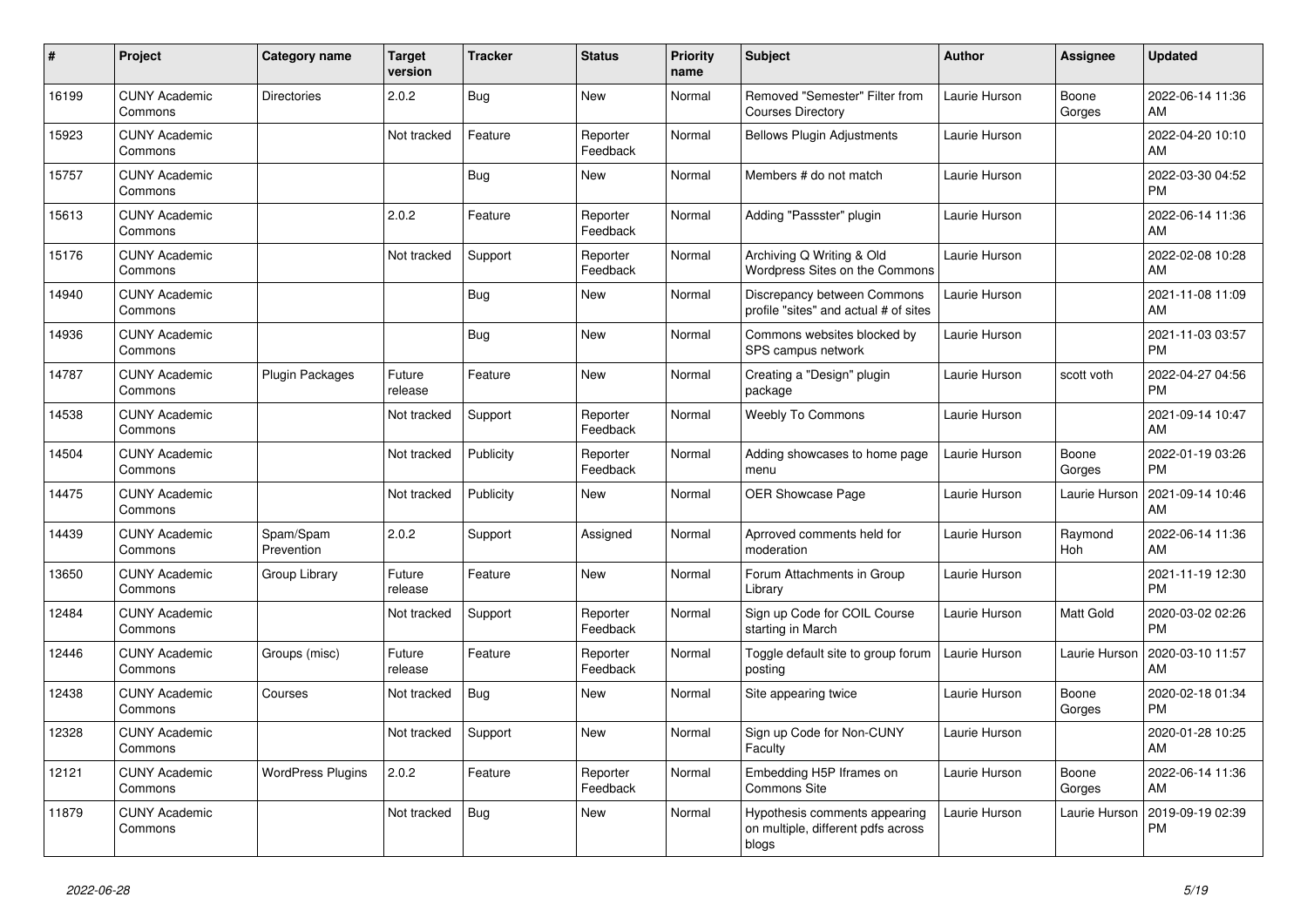| #     | Project                         | Category name             | <b>Target</b><br>version | Tracker    | <b>Status</b>        | <b>Priority</b><br>name | <b>Subject</b>                                                                             | <b>Author</b> | Assignee              | <b>Updated</b>                |
|-------|---------------------------------|---------------------------|--------------------------|------------|----------------------|-------------------------|--------------------------------------------------------------------------------------------|---------------|-----------------------|-------------------------------|
| 11843 | <b>CUNY Academic</b><br>Commons | WordPress (misc)          | Future<br>release        | Design/UX  | <b>New</b>           | Normal                  | Tweaking the Gutenberg Editor<br>Interface                                                 | Laurie Hurson |                       | 2022-04-26 12:00<br><b>PM</b> |
| 11789 | <b>CUNY Academic</b><br>Commons | Courses                   | Future<br>release        | Feature    | <b>New</b>           | Normal                  | Ability to remove item from<br>Courses list                                                | Laurie Hurson | Sonja Leix            | 2019-09-24 12:28<br><b>PM</b> |
| 11415 | <b>CUNY Academic</b><br>Commons | <b>WordPress Plugins</b>  | Not tracked              | <b>Bug</b> | Reporter<br>Feedback | Normal                  | <b>Blog Subscriptions in Jetpack</b>                                                       | Laurie Hurson |                       | 2019-05-14 10:34<br>AM        |
| 11131 | <b>CUNY Academic</b><br>Commons |                           | Future<br>release        | Feature    | Reporter<br>Feedback | Normal                  | <b>Image Annotation Plugins</b>                                                            | Laurie Hurson |                       | 2019-02-26 11:33<br>AM        |
| 9289  | <b>CUNY Academic</b><br>Commons | <b>WordPress Plugins</b>  | Future<br>release        | Bug        | Reporter<br>Feedback | Normal                  | Email Users Plugin                                                                         | Laurie Hurson | Boone<br>Gorges       | 2018-10-24 12:34<br><b>PM</b> |
| 9060  | <b>CUNY Academic</b><br>Commons | Commons In A Box          | Not tracked              | <b>Bug</b> | Hold                 | Normal                  | Problems with CBox image library<br>upload                                                 | Lisa Rhody    | Raymond<br><b>Hoh</b> | 2018-01-10 03:26<br><b>PM</b> |
| 2612  | <b>CUNY Academic</b><br>Commons |                           | Not tracked              | Publicity  | Assigned             | Normal                  | Pinterest site for the Commons                                                             | local admin   | Sarah<br>Morgano      | 2016-03-04 11:19<br>AM        |
| 2175  | <b>CUNY Academic</b><br>Commons | WordPress (misc)          | Not tracked              | Support    | Assigned             | Normal                  | Subscibe 2 vs. Jetpack<br>subscription options                                             | local admin   | <b>Matt Gold</b>      | 2016-01-26 04:58<br><b>PM</b> |
| 13430 | <b>CUNY Academic</b><br>Commons | Reply By Email            | Not tracked              | <b>Bug</b> | <b>New</b>           | Normal                  | Delay in RBE                                                                               | Luke Waltzer  | Raymond<br>Hoh        | 2020-10-13 11:16<br>AM        |
| 9895  | <b>CUNY Academic</b><br>Commons | Onboarding                | Future<br>release        | Feature    | Assigned             | Normal                  | Add "Accept Invitation"<br>link/button/function to Group<br>and/or Site invitation emails? | Luke Waltzer  | Boone<br>Gorges       | 2018-06-07 12:42<br><b>PM</b> |
| 9211  | <b>CUNY Academic</b><br>Commons | <b>WordPress Plugins</b>  | Future<br>release        | Support    | Reporter<br>Feedback | Normal                  | Auto-Role Setting in Forum Plugin<br><b>Causing Some Confusion</b>                         | Luke Waltzer  | Boone<br>Gorges       | 2018-03-13 11:44<br>AM        |
| 8835  | <b>CUNY Academic</b><br>Commons | Blogs (BuddyPress)        | Future<br>release        | Feature    | <b>New</b>           | Normal                  | Extend cuny is shortlinks to sites                                                         | Luke Waltzer  | Boone<br>Gorges       | 2022-04-26 11:59<br>AM        |
| 7981  | <b>CUNY Academic</b><br>Commons | Social Paper              | Future<br>release        | <b>Bug</b> | <b>New</b>           | Normal                  | Social Paper comments should<br>not go to spam                                             | Luke Waltzer  | Boone<br>Gorges       | 2018-04-16 03:52<br><b>PM</b> |
| 7928  | <b>CUNY Academic</b><br>Commons | Group Forums              | Not tracked              | <b>Bug</b> | <b>New</b>           | Normal                  | Duplicate Forum post                                                                       | Luke Waltzer  | Raymond<br>Hoh        | 2017-04-11 09:27<br><b>PM</b> |
| 7624  | <b>CUNY Academic</b><br>Commons | BuddyPress (misc)         | Future<br>release        | Design/UX  | <b>New</b>           | Normal                  | <b>BP</b> Notifications                                                                    | Luke Waltzer  | Paige Dupont          | 2017-02-08 10:43<br><b>PM</b> |
| 6078  | <b>CUNY Academic</b><br>Commons | <b>Blogs (BuddyPress)</b> | Future<br>release        | Feature    | <b>New</b>           | Normal                  | <b>Explore Adding Network Blog</b><br>Metadata Plugin                                      | Luke Waltzer  | Luke Waltzer          | 2016-10-11 10:29<br><b>PM</b> |
| 5317  | <b>CUNY Academic</b><br>Commons | Group Blogs               | Not tracked              | Bug        | Reporter<br>Feedback | Normal                  | Notifications of New Post Didn't<br>Come                                                   | Luke Waltzer  | Samantha<br>Raddatz   | 2016-03-21 10:41<br><b>PM</b> |
| 5268  | <b>CUNY Academic</b><br>Commons | Group Forums              | Future<br>release        | Bug        | Assigned             | Normal                  | Long-time to post to multiple<br>groups                                                    | Luke Waltzer  | Daniel Jones          | 2016-09-07 06:31<br><b>PM</b> |
| 5225  | <b>CUNY Academic</b><br>Commons | Registration              | Future<br>release        | Feature    | Assigned             | Normal                  | On-boarding Issues                                                                         | Luke Waltzer  | Samantha<br>Raddatz   | 2016-02-12 02:58<br><b>PM</b> |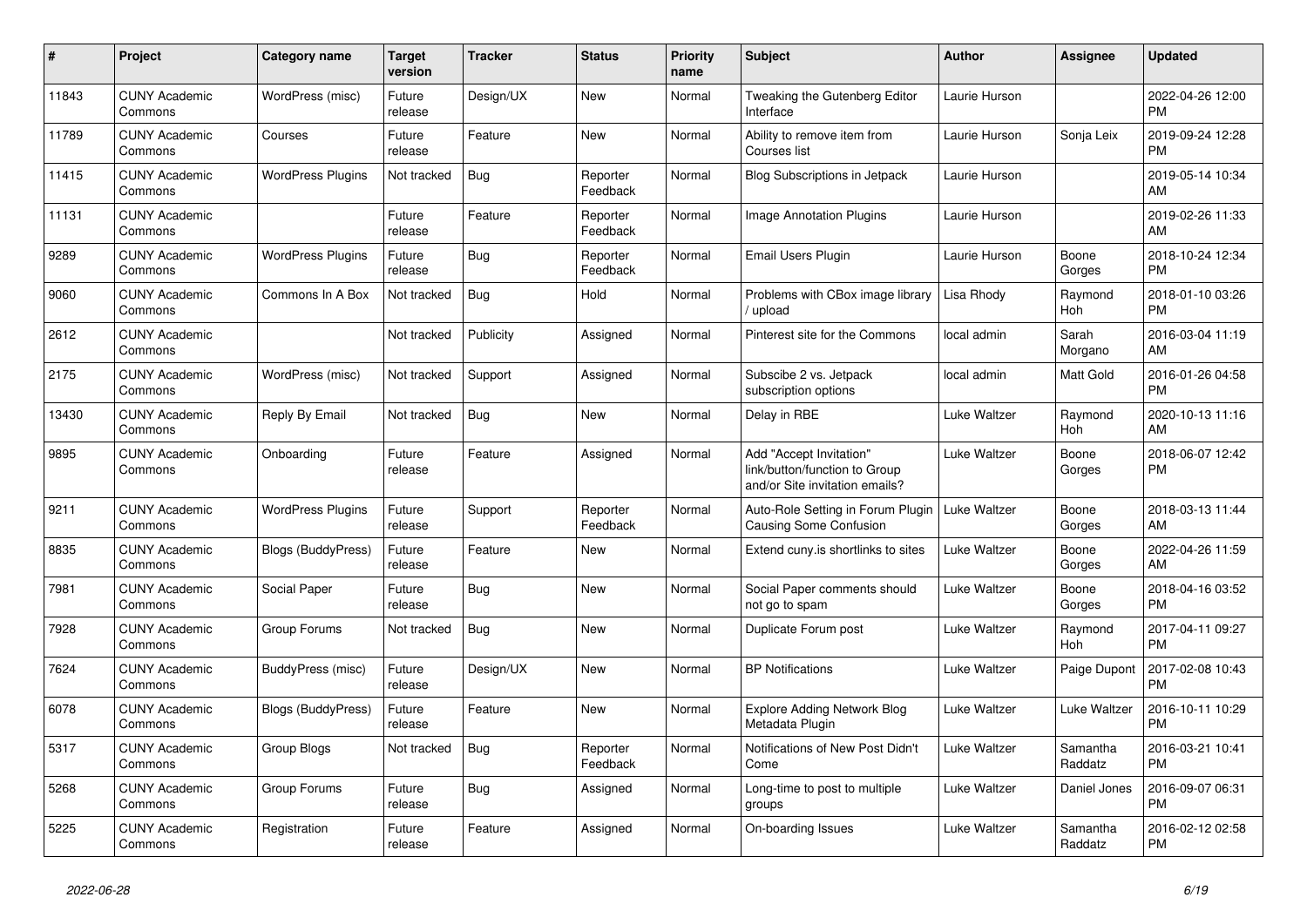| #     | Project                         | <b>Category name</b>     | <b>Target</b><br>version | <b>Tracker</b> | <b>Status</b>                       | <b>Priority</b><br>name | <b>Subject</b>                                                    | Author          | Assignee              | <b>Updated</b>                |
|-------|---------------------------------|--------------------------|--------------------------|----------------|-------------------------------------|-------------------------|-------------------------------------------------------------------|-----------------|-----------------------|-------------------------------|
| 8211  | <b>CUNY Academic</b><br>Commons | <b>WordPress Themes</b>  | Future<br>release        | Feature        | <b>New</b>                          | Normal                  | Theme Suggestions: Material<br>Design-Inspired Themes             | Margaret Galvan | Margaret<br>Galvan    | 2017-08-07 02:48<br><b>PM</b> |
| 8078  | <b>CUNY Academic</b><br>Commons | <b>WordPress Plugins</b> | Future<br>release        | System Upgrade | Assigned                            | Normal                  | CommentPress Updates                                              | Margaret Galvan | Christian<br>Wach     | 2017-05-08 03:49<br><b>PM</b> |
| 7828  | <b>CUNY Academic</b><br>Commons |                          | Not tracked              | Feature        | Assigned                            | Normal                  | Theme Assessment 2017                                             | Margaret Galvan | Margaret<br>Galvan    | 2017-05-02 10:41<br><b>PM</b> |
| 16291 | <b>CUNY Academic</b><br>Commons | Site cloning             | 2.0.2                    | Support        | Staged for<br>Production<br>Release | Normal                  | Images coming up blank in Media<br>Library                        | Marilyn Weber   | Raymond<br>Hoh        | 2022-06-23 08:28<br><b>PM</b> |
| 16110 | <b>CUNY Academic</b><br>Commons |                          |                          | Support        | Reporter<br>Feedback                | Normal                  | remove Creative Commons<br>license from pages?                    | Marilyn Weber   | Raymond<br>Hoh        | 2022-05-17 06:11<br><b>PM</b> |
| 16099 | <b>CUNY Academic</b><br>Commons |                          |                          | Support        | Reporter<br>Feedback                | Normal                  | request for Newsletter Glue                                       | Marilyn Weber   |                       | 2022-05-13 12:14<br><b>PM</b> |
| 15978 | <b>CUNY Academic</b><br>Commons | WordPress - Media        | 2.0.2                    | Support        | Reporter<br>Feedback                | Normal                  | tex files?                                                        | Marilyn Weber   | Raymond<br><b>Hoh</b> | 2022-06-14 11:36<br>AM        |
| 15816 | <b>CUNY Academic</b><br>Commons |                          | Not tracked              | Support        | New                                 | Normal                  | slow loading at SPS                                               | Marilyn Weber   |                       | 2022-04-05 01:26<br><b>PM</b> |
| 15655 | <b>CUNY Academic</b><br>Commons |                          | 2.0.2                    | Support        | Reporter<br>Feedback                | Normal                  | Event Aggregator plugin?                                          | Marilyn Weber   |                       | 2022-06-14 11:36<br>AM        |
| 15565 | <b>CUNY Academic</b><br>Commons |                          |                          | Support        | <b>New</b>                          | Normal                  | Events - send updates to an email<br>listserv                     | Marilyn Weber   |                       | 2022-03-10 01:06<br><b>PM</b> |
| 15370 | <b>CUNY Academic</b><br>Commons |                          |                          | Support        | Reporter<br>Feedback                | Normal                  | All-in-One Event Calendar?                                        | Marilyn Weber   |                       | 2022-02-17 11:03<br>AM        |
| 15260 | <b>CUNY Academic</b><br>Commons |                          |                          | Support        | Reporter<br>Feedback                | Normal                  | Diacritical markings   European<br><b>Stages</b>                  | Marilyn Weber   |                       | 2022-02-04 08:16<br>AM        |
| 15169 | <b>CUNY Academic</b><br>Commons |                          | 2.0.2                    | Support        | Reporter<br>Feedback                | Normal                  | new Prelude website zipfiles for<br>custom theme and other files. | Marilyn Weber   |                       | 2022-06-14 11:36<br>AM        |
| 15045 | <b>CUNY Academic</b><br>Commons |                          |                          | Support        | New                                 | Normal                  | no result for KCeL in the search<br>box on the commons            | Marilyn Weber   |                       | 2021-12-10 11:29<br>AM        |
| 14911 | <b>CUNY Academic</b><br>Commons | <b>WordPress Themes</b>  | Not tracked              | Support        | New                                 | Normal                  | Twentytwentyone theme                                             | Marilyn Weber   |                       | 2021-10-28 10:37<br>AM        |
| 14900 | <b>CUNY Academic</b><br>Commons |                          | Not tracked              | Support        | Reporter<br>Feedback                | Normal                  | previous theme?                                                   | Marilyn Weber   |                       | 2021-10-25 10:31<br>AM        |
| 14784 | <b>CUNY Academic</b><br>Commons |                          |                          | Support        | Reporter<br>Feedback                | Normal                  | User report of logo problem when<br>using Customizer theme        | Marilyn Weber   |                       | 2021-09-17 10:25<br>AM        |
| 14398 | <b>CUNY Academic</b><br>Commons |                          | Not tracked              | Support        | Reporter<br>Feedback                | Normal                  | Events plug-in notification<br>problem                            | Marilyn Weber   |                       | 2021-05-11 11:21<br>AM        |
| 14074 | <b>CUNY Academic</b><br>Commons | WordPress (misc)         | Not tracked              | Support        | Reporter<br>Feedback                | Normal                  | page password protection<br>problem                               | Marilyn Weber   |                       | 2021-03-02 11:03<br>AM        |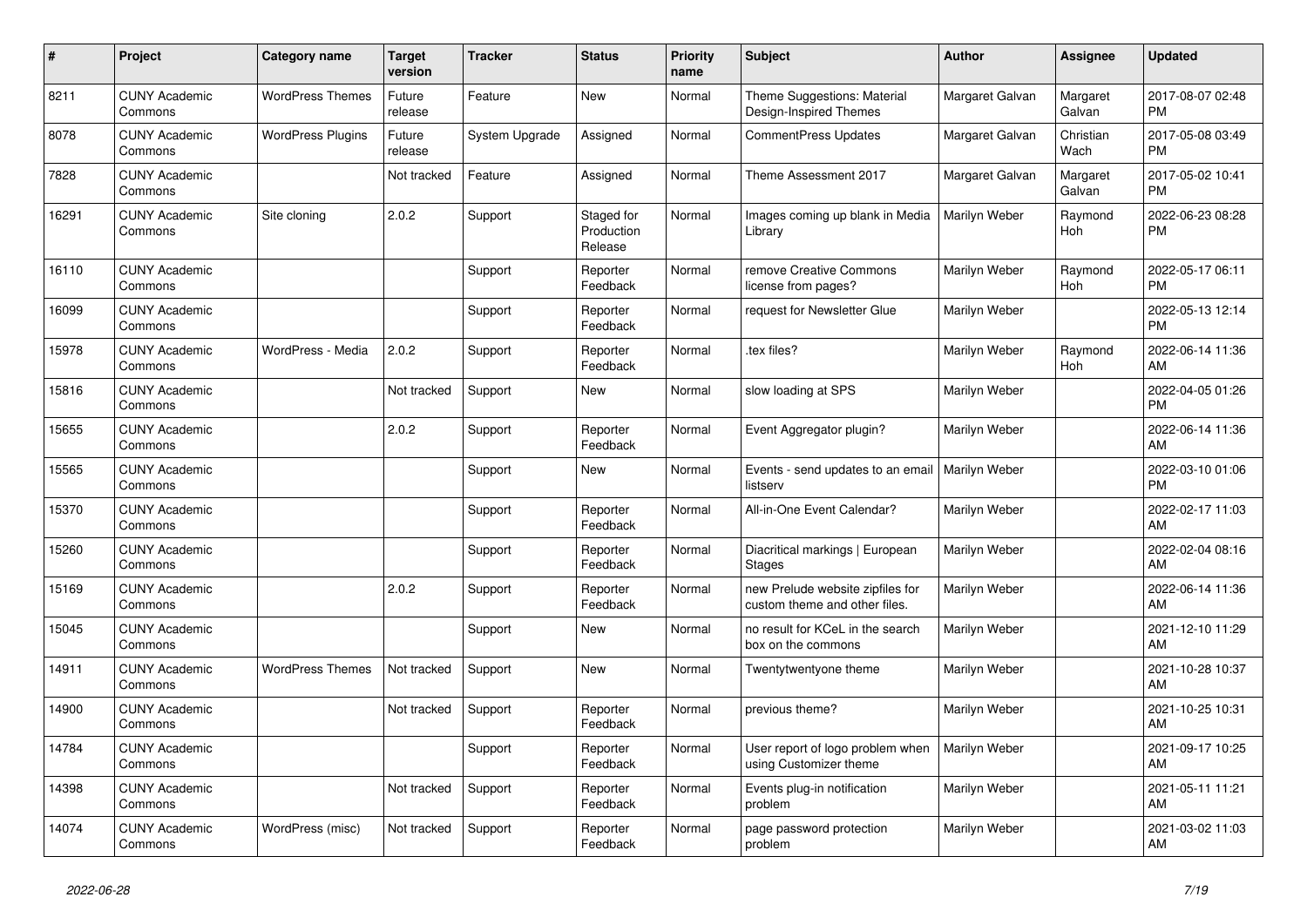| #     | <b>Project</b>                  | Category name             | <b>Target</b><br>version | Tracker    | <b>Status</b>        | <b>Priority</b><br>name | <b>Subject</b>                                                                                | <b>Author</b> | <b>Assignee</b>       | <b>Updated</b>                |
|-------|---------------------------------|---------------------------|--------------------------|------------|----------------------|-------------------------|-----------------------------------------------------------------------------------------------|---------------|-----------------------|-------------------------------|
| 13975 | <b>CUNY Academic</b><br>Commons | Social Paper              | Not tracked              | Support    | Reporter<br>Feedback | Normal                  | can't approve comments on Social   Marilyn Weber<br>Paper paper                               |               |                       | 2021-02-12 09:33<br>AM        |
| 13328 | <b>CUNY Academic</b><br>Commons | Group Forums              | Not tracked              | <b>Bug</b> | Reporter<br>Feedback | Normal                  | cross-posting in two related<br>groups                                                        | Marilyn Weber | Raymond<br>Hoh        | 2020-09-15 10:39<br><b>PM</b> |
| 13286 | <b>CUNY Academic</b><br>Commons |                           | Not tracked              | Support    | New                  | Normal                  | problem connecting with<br>WordPress app                                                      | Marilyn Weber | Raymond<br><b>Hoh</b> | 2020-09-08 11:16<br>AM        |
| 13255 | <b>CUNY Academic</b><br>Commons |                           | Not tracked              | Support    | Reporter<br>Feedback | Normal                  | Accessibility problems                                                                        | Marilyn Weber |                       | 2020-09-01 05:48<br><b>PM</b> |
| 13034 | <b>CUNY Academic</b><br>Commons |                           | Not tracked              | Support    | Reporter<br>Feedback | Normal                  | a site is asking people to join the<br>Commons to get a download                              | Marilyn Weber |                       | 2020-07-12 07:23<br>AM        |
| 12741 | <b>CUNY Academic</b><br>Commons | <b>WordPress Plugins</b>  | Not tracked              | Support    | Reporter<br>Feedback | Normal                  | Tableau Public Viz Block                                                                      | Marilyn Weber | Raymond<br>Hoh        | 2020-05-12 11:00<br>AM        |
| 12382 | <b>CUNY Academic</b><br>Commons | Membership                | Not tracked              | Support    | <b>New</b>           | Normal                  | Email request change                                                                          | Marilyn Weber | Marilyn<br>Weber      | 2020-02-06 12:56<br><b>PM</b> |
| 12360 | <b>CUNY Academic</b><br>Commons | <b>WordPress Themes</b>   | Not tracked              | Bug        | Reporter<br>Feedback | Normal                  | site just says "DANTE We are<br>currently in maintenance mode,<br>please check back shortly." | Marilyn Weber |                       | 2020-02-04 12:13<br><b>PM</b> |
| 12352 | <b>CUNY Academic</b><br>Commons |                           | Not tracked              | Support    | <b>New</b>           | Normal                  | "posts list" page builder block<br>option                                                     | Marilyn Weber |                       | 2020-02-03 01:29<br><b>PM</b> |
| 12350 | <b>CUNY Academic</b><br>Commons | <b>Blogs (BuddyPress)</b> | Not tracked              | Support    | Reporter<br>Feedback | Normal                  | URL creation problem                                                                          | Marilyn Weber |                       | 2020-02-03 11:27<br>AM        |
| 11848 | <b>CUNY Academic</b><br>Commons |                           | Not tracked              | Support    | Hold                 | Normal                  | a Dean of Faculty wants to share<br>a large file                                              | Marilyn Weber |                       | 2019-09-24 08:44<br>AM        |
| 11787 | <b>CUNY Academic</b><br>Commons |                           | Not tracked              | Support    | Reporter<br>Feedback | Normal                  | automated comments notifications   Marilyn Weber<br>on ZenDesk                                |               |                       | 2019-08-26 06:18<br><b>PM</b> |
| 11771 | <b>CUNY Academic</b><br>Commons |                           | Not tracked              | Support    | Reporter<br>Feedback | Normal                  | post displays in sections                                                                     | Marilyn Weber |                       | 2019-08-20 10:34<br>AM        |
| 11519 | <b>CUNY Academic</b><br>Commons |                           | Not tracked              | Support    | Assigned             | Normal                  | comment option not appearing                                                                  | Marilyn Weber |                       | 2019-09-24 10:28<br>AM        |
| 11509 | <b>CUNY Academic</b><br>Commons |                           | Not tracked              | Support    | Reporter<br>Feedback | Normal                  | deleted Page causing a Menu<br>problem?                                                       | Marilyn Weber |                       | 2019-06-04 09:54<br>AM        |
| 11149 | <b>CUNY Academic</b><br>Commons |                           | Not tracked              | Support    | Reporter<br>Feedback | Normal                  | comments getting blocked                                                                      | Marilyn Weber | Raymond<br>Hoh        | 2019-03-26 11:40<br>AM        |
| 10657 | <b>CUNY Academic</b><br>Commons |                           | Not tracked              | Support    | Reporter<br>Feedback | Normal                  | child theme problems                                                                          | Marilyn Weber |                       | 2018-11-08 01:19<br><b>PM</b> |
| 10273 | <b>CUNY Academic</b><br>Commons | Registration              | Not tracked              | Support    | Reporter<br>Feedback | Normal                  | users combining CF and campus<br>address                                                      | Marilyn Weber |                       | 2019-09-18 10:58<br>AM        |
| 9835  | <b>CUNY Academic</b><br>Commons | Group Forums              | Future<br>release        | Bug        | Assigned             | Normal                  | add a "like" function?                                                                        | Marilyn Weber | <b>Erik Trainer</b>   | 2018-06-05 01:49<br><b>PM</b> |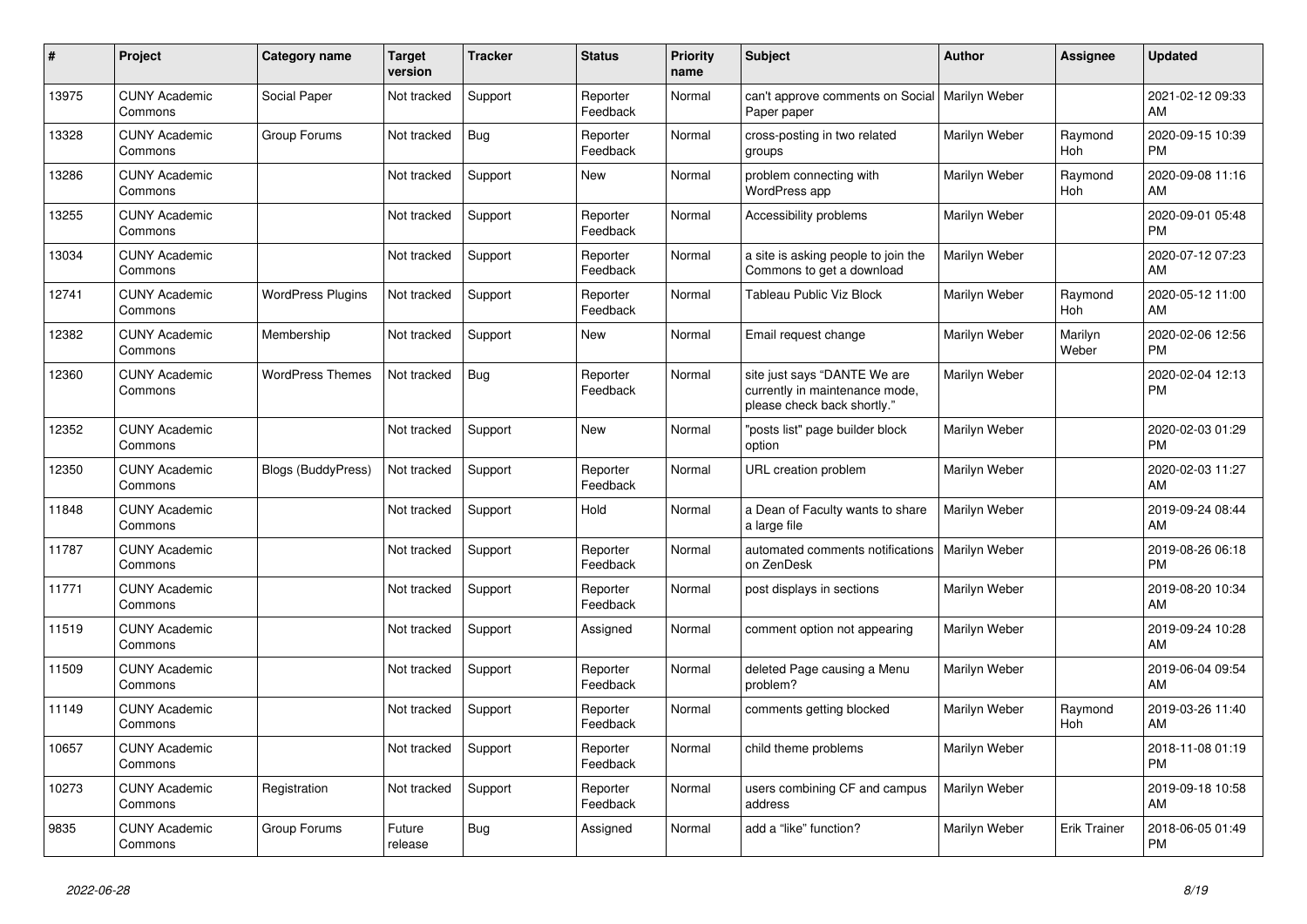| #     | Project                         | <b>Category name</b>       | <b>Target</b><br>version | <b>Tracker</b> | <b>Status</b>        | <b>Priority</b><br>name | Subject                                                               | Author             | <b>Assignee</b>     | <b>Updated</b>                |
|-------|---------------------------------|----------------------------|--------------------------|----------------|----------------------|-------------------------|-----------------------------------------------------------------------|--------------------|---------------------|-------------------------------|
| 9207  | <b>CUNY Academic</b><br>Commons |                            | Future<br>release        | Support        | Reporter<br>Feedback | Normal                  | display dashboards made in<br>Tableau?                                | Marilyn Weber      | Boone<br>Gorges     | 2018-04-10 10:42<br>AM        |
| 8607  | <b>CUNY Academic</b><br>Commons |                            | Not tracked              | Support        | New                  | Normal                  | Paypal?                                                               | Marilyn Weber      | Matt Gold           | 2018-05-15 01:37<br><b>PM</b> |
| 5992  | <b>CUNY Academic</b><br>Commons | <b>Email Notifications</b> | Future<br>release        | Feature        | New                  | Normal                  | Changing the From line of<br>autogenerated blog emails                | Marilyn Weber      |                     | 2018-09-27 05:19<br><b>PM</b> |
| 5397  | <b>CUNY Academic</b><br>Commons | Social Paper               | Future<br>release        | Feature        | New                  | Normal                  | frustrating to have to<br>enable/disable in SP                        | Marilyn Weber      | Samantha<br>Raddatz | 2016-04-20 03:39<br>PM        |
| 5282  | <b>CUNY Academic</b><br>Commons | Social Paper               | Future<br>release        | <b>Bug</b>     | New                  | Normal                  | Replying via email directs to<br>paper but not individual comment.    | Marilyn Weber      | Raymond<br>Hoh      | 2016-03-02 01:48<br><b>PM</b> |
| 5205  | <b>CUNY Academic</b><br>Commons | Social Paper               | Future<br>release        | Feature        | New                  | Normal                  | Social Paper folders                                                  | Marilyn Weber      |                     | 2016-02-11 10:24<br><b>PM</b> |
| 5199  | <b>CUNY Academic</b><br>Commons | Social Paper               | Future<br>release        | Feature        | New                  | Normal                  | add tables to the SP editor                                           | Marilyn Weber      |                     | 2016-10-24 11:27<br>AM        |
| 2574  | <b>NYCDH Community</b><br>Site  |                            |                          | Feature        | Assigned             | Normal                  | Add Way to Upload Files to<br>Groups                                  | Mark Newton        | Raymond<br>Hoh      | 2013-05-18 07:46<br><b>PM</b> |
| 2573  | <b>NYCDH Community</b><br>Site  |                            |                          | Feature        | Reporter<br>Feedback | Normal                  | Add dh nyc twitter list feed to site                                  | Mark Newton        | Matt Gold           | 2013-05-16 11:42<br>PM        |
| 2571  | <b>NYCDH Community</b><br>Site  |                            |                          | Feature        | Assigned             | Normal                  | Add Google custom search box to<br>homepage                           | <b>Mark Newton</b> | Raymond<br>Hoh      | 2013-05-18 07:49<br><b>PM</b> |
| 11120 | <b>CUNY Academic</b><br>Commons | <b>WordPress Plugins</b>   | Not tracked              | <b>Bug</b>     | Reporter<br>Feedback | Normal                  | Events Manager Events Not<br>Showing Up                               | Mark Webb          |                     | 2019-02-27 04:10<br>PM        |
| 10769 | <b>CUNY Academic</b><br>Commons | <b>WordPress Themes</b>    | Not tracked              | Bug            | Reporter<br>Feedback | Normal                  | 2011 Theme Sidebar                                                    | Mark Webb          |                     | 2018-12-04 04:09<br><b>PM</b> |
| 10262 | <b>CUNY Academic</b><br>Commons |                            | Not tracked              | <b>Bug</b>     | Reporter<br>Feedback | Normal                  | Newsletter Plugin: Broken Image<br>at Bottom of All Newsletters       | Mark Webb          | Raymond<br>Hoh      | 2018-08-30 05:17<br><b>PM</b> |
| 16307 | <b>CUNY Academic</b><br>Commons |                            |                          | <b>Bug</b>     | New                  | Normal                  | Add brief messaging to<br>accept/decline group membership<br>requests | Matt Gold          | Boone<br>Gorges     | 2022-06-27 06:13<br>PM        |
| 16306 | <b>CUNY Academic</b><br>Commons | Messages                   | 2.0.2                    | <b>Bug</b>     | Assigned             | Normal                  | Confusing messaging on send<br>message page                           | Matt Gold          | Raymond<br>Hoh      | 2022-06-27 08:09<br>PM        |
| 15604 | <b>CUNY Academic</b><br>Commons | <b>Email Notifications</b> | Future<br>release        | Feature        | Assigned             | Normal                  | <b>Restructure Commons Group</b><br><b>Digest Email Messages</b>      | <b>Matt Gold</b>   | Boone<br>Gorges     | 2022-05-26 10:45<br>AM        |
| 13949 | <b>CUNY Academic</b><br>Commons |                            | Not tracked              | Bug            | New                  | Normal                  | Continued debugging of runaway<br>MySQL connections                   | Matt Gold          | Boone<br>Gorges     | 2021-09-14 10:42<br>AM        |
| 10659 | <b>CUNY Academic</b><br>Commons | Group Forums               | Future<br>release        | Feature        | Assigned             | Normal                  | Post to multiple groups via email                                     | Matt Gold          | Raymond<br>Hoh      | 2018-11-15 12:54<br>AM        |
| 10040 | <b>CUNY Academic</b><br>Commons | WordPress (misc)           | Not tracked              | Bug            | Reporter<br>Feedback | Normal                  | User doesn't see full list of themes   Matt Gold                      |                    | Boone<br>Gorges     | 2018-07-25 10:12<br>AM        |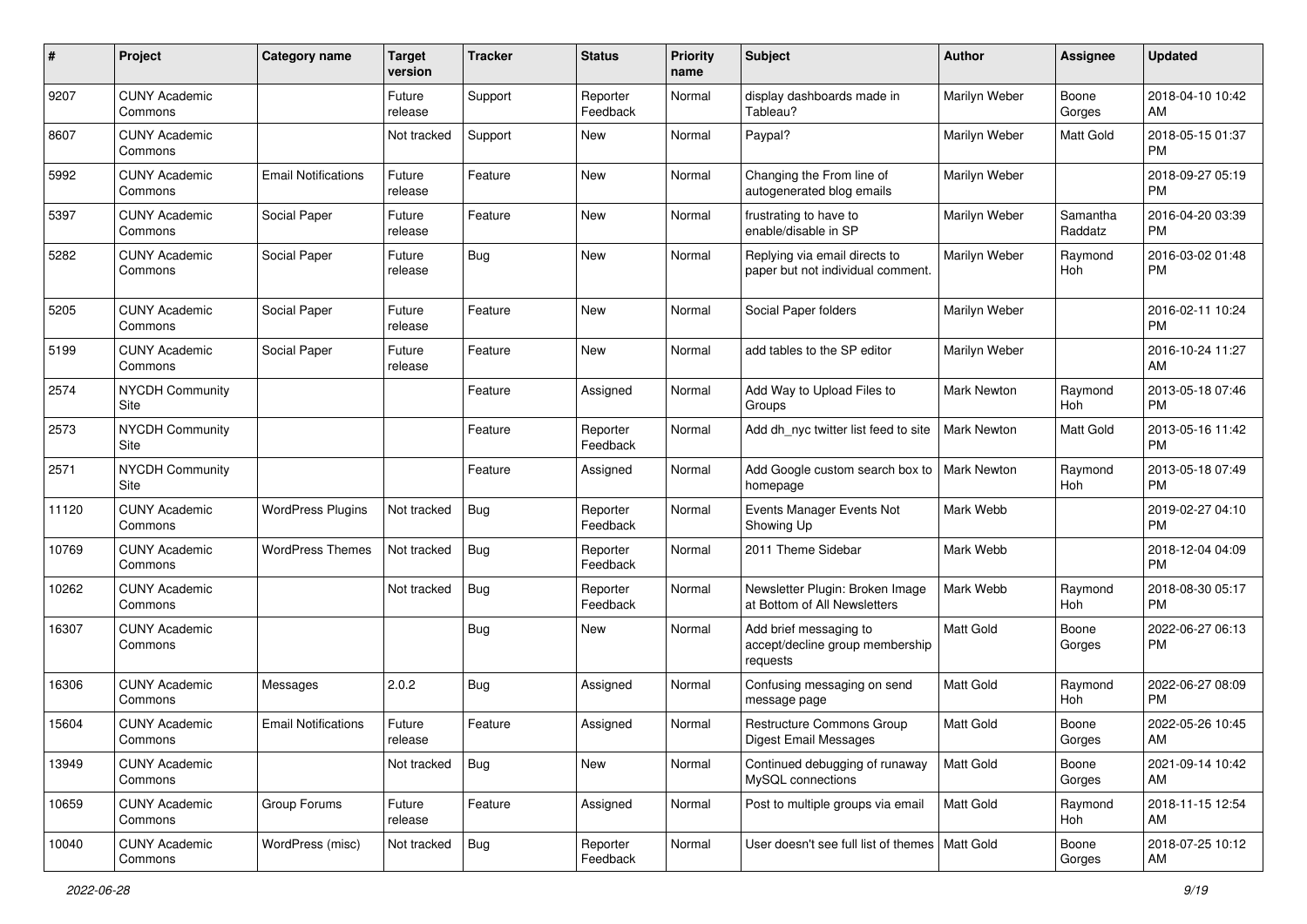| #    | <b>Project</b>                  | <b>Category name</b>       | Target<br>version | <b>Tracker</b> | <b>Status</b>        | <b>Priority</b><br>name | <b>Subject</b>                                                                        | <b>Author</b>    | <b>Assignee</b>       | <b>Updated</b>                |
|------|---------------------------------|----------------------------|-------------------|----------------|----------------------|-------------------------|---------------------------------------------------------------------------------------|------------------|-----------------------|-------------------------------|
| 9979 | <b>CUNY Academic</b><br>Commons | <b>Email Notifications</b> | Not tracked       | Bug            | Reporter<br>Feedback | Normal                  | Reports of slow email activation<br>emails                                            | <b>Matt Gold</b> | Boone<br>Gorges       | 2018-08-29 09:40<br><b>PM</b> |
| 9947 | <b>CUNY Academic</b><br>Commons | <b>WordPress Plugins</b>   | Future<br>release | Feature        | Reporter<br>Feedback | Normal                  | Install H5P quiz plugin                                                               | <b>Matt Gold</b> | Boone<br>Gorges       | 2018-09-11 11:01<br>AM        |
| 9941 | <b>CUNY Academic</b><br>Commons | Wiki                       | Not tracked       | Support        | Assigned             | Normal                  | Wiki functionality                                                                    | Matt Gold        | Boone<br>Gorges       | 2018-06-26 10:57<br>AM        |
| 9028 | <b>CUNY Academic</b><br>Commons | Onboarding                 | Future<br>release | Feature        | Assigned             | Normal                  | suggest groups to new members<br>during the registration process                      | <b>Matt Gold</b> | Chris Stein           | 2018-10-24 12:34<br><b>PM</b> |
| 9015 | <b>CUNY Academic</b><br>Commons | Groups (misc)              | Not tracked       | Outreach       | Assigned             | Normal                  | Email group admins the email<br>addresses of their groups                             | Matt Gold        | <b>Matt Gold</b>      | 2018-01-02 09:54<br>AM        |
| 8992 | <b>NYCDH Community</b><br>Site  |                            |                   | <b>Bug</b>     | Assigned             | Normal                  | Multiple RBE error reports                                                            | <b>Matt Gold</b> | Raymond<br>Hoh        | 2017-12-11 05:43<br><b>PM</b> |
| 8991 | <b>CUNY Academic</b><br>Commons | Reply By Email             | Not tracked       | <b>Bug</b>     | Hold                 | Normal                  | RBE duplicate email message<br>issue                                                  | <b>Matt Gold</b> | Raymond<br><b>Hoh</b> | 2018-02-18 08:53<br><b>PM</b> |
| 8976 | <b>CUNY Academic</b><br>Commons | Reply By Email             | Not tracked       | Feature        | Assigned             | Normal                  | Package RBE new topics<br>posting?                                                    | Matt Gold        | Raymond<br>Hoh        | 2017-12-04 02:34<br><b>PM</b> |
| 8902 | <b>CUNY Academic</b><br>Commons | Design                     | Not tracked       | Feature        | Assigned             | Normal                  | Report back on research on<br><b>BuddyPress themes</b>                                | Matt Gold        | Michael Smith         | 2017-11-10 12:31<br><b>PM</b> |
| 8901 | <b>CUNY Academic</b><br>Commons | Accessibility              | Future<br>release | Feature        | Assigned             | Normal                  | Theme analysis for accessibility                                                      | <b>Matt Gold</b> | Boone<br>Gorges       | 2022-04-26 11:59<br>AM        |
| 8900 | <b>CUNY Academic</b><br>Commons | Accessibility              | Future<br>release | Feature        | Assigned             | Normal                  | Look into tools to enforce<br>accessibility in WP environment                         | Matt Gold        | Boone<br>Gorges       | 2022-04-26 11:59<br>AM        |
| 8898 | <b>CUNY Academic</b><br>Commons | Social Paper               | Not tracked       | Feature        | Assigned             | Normal                  | Usage data on docs and social<br>paper                                                | Matt Gold        | <b>Matt Gold</b>      | 2017-11-16 11:32<br>AM        |
| 8837 | <b>CUNY Academic</b><br>Commons |                            | Not tracked       | Feature        | Assigned             | Normal                  | Create a form to request info from<br>people requesting premium<br>themes and plugins | <b>Matt Gold</b> | Marilyn<br>Weber      | 2017-11-14 03:35<br><b>PM</b> |
| 8836 | <b>CUNY Academic</b><br>Commons | Blogs (BuddyPress)         | Future<br>release | Feature        | Assigned             | Normal                  | Redesign site launch process                                                          | Matt Gold        | Boone<br>Gorges       | 2019-10-03 02:49<br><b>PM</b> |
| 8756 | <b>CUNY Academic</b><br>Commons | Group Blogs                | Future<br>release | Feature        | Hold                 | Normal                  | Connect multiple blogs to one<br>group?                                               | <b>Matt Gold</b> | Boone<br>Gorges       | 2017-09-30 10:42<br>AM        |
| 8666 | <b>CUNY Academic</b><br>Commons | Teaching                   | Not tracked       | Documentation  | Assigned             | Normal                  | Create Teaching on the<br><b>Commons Resource Page</b>                                | <b>Matt Gold</b> | Laurie Hurson         | 2019-09-23 03:16<br><b>PM</b> |
| 7115 | <b>CUNY Academic</b><br>Commons | Groups (misc)              | Future<br>release | Feature        | Reporter<br>Feedback | Normal                  | make licensing info clear during<br>group creation                                    | <b>Matt Gold</b> | Raymond<br>Hoh        | 2020-12-08 11:32<br>AM        |
| 6995 | <b>CUNY Academic</b><br>Commons | Home Page                  | Not tracked       | Bug            | Assigned             | Normal                  | member filter on homepage not<br>working                                              | Matt Gold        | Raymond<br>Hoh        | 2016-12-11 09:46<br><b>PM</b> |
| 6671 | <b>CUNY Academic</b><br>Commons | Reply By Email             | Not tracked       | <b>Bug</b>     | Assigned             | Normal                  | "Post too often" RBE error<br>message                                                 | Matt Gold        | Raymond<br>Hoh        | 2016-11-11 09:55<br>AM        |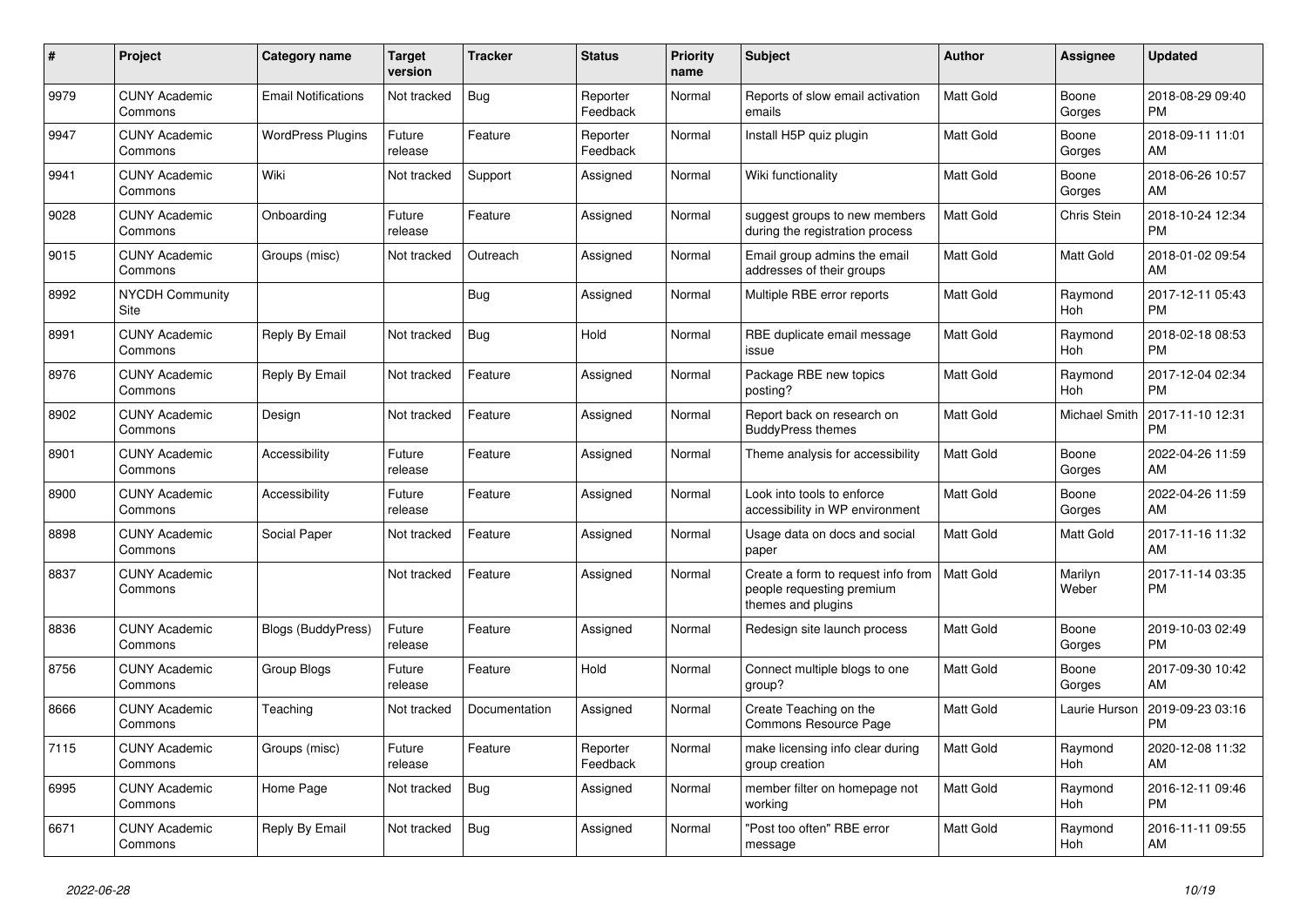| #    | Project                         | <b>Category name</b>    | <b>Target</b><br>version | <b>Tracker</b> | <b>Status</b>        | <b>Priority</b><br>name | <b>Subject</b>                                                         | Author           | <b>Assignee</b>     | <b>Updated</b>                |
|------|---------------------------------|-------------------------|--------------------------|----------------|----------------------|-------------------------|------------------------------------------------------------------------|------------------|---------------------|-------------------------------|
| 6426 | <b>CUNY Academic</b><br>Commons | Spam/Spam<br>Prevention | Future<br>release        | Feature        | Assigned             | Normal                  | Force captcha on all comments?                                         | <b>Matt Gold</b> | <b>Tahir Butt</b>   | 2016-10-24 02:06<br><b>PM</b> |
| 6298 | <b>CUNY Academic</b><br>Commons | User Experience         | Not tracked              | Design/UX      | Assigned             | Normal                  | Examine data from survey                                               | <b>Matt Gold</b> | Margaret<br>Galvan  | 2016-10-14 12:16<br><b>PM</b> |
| 6115 | <b>CUNY Academic</b><br>Commons | Publicity               | Not tracked              | Feature        | Assigned             | Normal                  | create digital signage for GC                                          | <b>Matt Gold</b> | scott voth          | 2016-10-11 10:09<br><b>PM</b> |
| 6014 | <b>CUNY Academic</b><br>Commons | Publicity               | Future<br>release        | Publicity      | Reporter<br>Feedback | Normal                  | Google search listing                                                  | Matt Gold        | Boone<br>Gorges     | 2016-09-21 03:48<br><b>PM</b> |
| 5955 | <b>CUNY Academic</b><br>Commons | Outreach                | Future<br>release        | Feature        | Assigned             | Normal                  | Create auto-newsletter for<br>commons members                          | <b>Matt Gold</b> | Luke Waltzer        | 2016-08-30 10:34<br>AM        |
| 5696 | <b>CUNY Academic</b><br>Commons | Events                  | Future<br>release        | Feature        | Assigned             | Normal                  | Events Calendar - display options<br>/ calendar aggregation            | <b>Matt Gold</b> | Boone<br>Gorges     | 2016-10-13 11:44<br>AM        |
| 5581 | <b>CUNY Academic</b><br>Commons | Analytics               | Future<br>release        | Feature        | Assigned             | Normal                  | <b>Explore alternatives to Google</b><br>Analytics                     | <b>Matt Gold</b> | Valerie<br>Townsend | 2020-04-17 03:12<br><b>PM</b> |
| 5316 | <b>CUNY Academic</b><br>Commons | User Experience         | Future<br>release        | Feature        | Assigned             | Normal                  | Prompt user email address<br>updates                                   | <b>Matt Gold</b> | Stephen Real        | 2016-12-21 03:30<br><b>PM</b> |
| 4986 | <b>CUNY Academic</b><br>Commons | ZenDesk                 | Not tracked              | Support        | Assigned             | Normal                  | Prepare documentation for<br>Zendesk re web widget                     | <b>Matt Gold</b> | Samantha<br>Raddatz | 2016-02-25 03:09<br><b>PM</b> |
| 4980 | <b>CUNY Academic</b><br>Commons | Home Page               | Future<br>release        | Feature        | Assigned             | Normal                  | CAC Featured Content -- Adding<br>Randomization                        | <b>Matt Gold</b> | Boone<br>Gorges     | 2016-12-12 03:01<br><b>PM</b> |
| 4903 | <b>CUNY Academic</b><br>Commons | Events                  | Future<br>release        | Design/UX      | Assigned             | Normal                  | Improving visual appearance of<br>event calendars                      | Matt Gold        | Boone<br>Gorges     | 2016-10-13 11:51<br>AM        |
| 4661 | <b>CUNY Academic</b><br>Commons | <b>User Experience</b>  | Future<br>release        | <b>Bug</b>     | Assigned             | Normal                  | <b>Simplify Events text</b>                                            | Matt Gold        | Samantha<br>Raddatz | 2015-10-02 09:06<br><b>PM</b> |
| 4404 | <b>CUNY Academic</b><br>Commons | <b>Public Portfolio</b> | Future<br>release        | Design/UX      | Assigned             | Normal                  | Change color of permissions info<br>on portfolio editing interface     | <b>Matt Gold</b> | Samantha<br>Raddatz | 2015-08-11 05:28<br><b>PM</b> |
| 4238 | <b>CUNY Academic</b><br>Commons | Events                  | Future<br>release        | Feature        | Assigned             | Normal                  | Copy Events to Other Groups?                                           | <b>Matt Gold</b> | Boone<br>Gorges     | 2015-07-02 10:08<br>AM        |
| 4235 | <b>CUNY Academic</b><br>Commons |                         | Not tracked              | Design/UX      | Assigned             | Normal                  | Explore user experience around<br>comments on forum topics vs<br>docs  | Matt Gold        | Samantha<br>Raddatz | 2015-07-21 10:23<br>AM        |
| 4070 | <b>CUNY Academic</b><br>Commons | Analytics               | Not tracked              | Support        | Assigned             | Normal                  | Request for JITP site analytics                                        | <b>Matt Gold</b> | Seth Persons        | 2016-02-23 03:09<br><b>PM</b> |
| 4053 | <b>CUNY Academic</b><br>Commons | Events                  | Future<br>release        | Feature        | Assigned             | Normal                  | Create new tab for past events                                         | Matt Gold        | Boone<br>Gorges     | 2015-05-12 02:10<br><b>PM</b> |
| 4027 | <b>CUNY Academic</b><br>Commons | Commons In A Box        | Not tracked              | Design/UX      | Assigned             | Normal                  | Usability review of CBOX update<br>procedures                          | Matt Gold        | Samantha<br>Raddatz | 2015-05-11 06:36<br>PM        |
| 3770 | <b>CUNY Academic</b><br>Commons | Public Portfolio        | Future<br>release        | Feature        | Assigned             | Normal                  | Improve Layout/Formatting of<br>Positions Area on Public<br>Portfolios | Matt Gold        | Chris Stein         | 2015-04-01 09:17<br>PM        |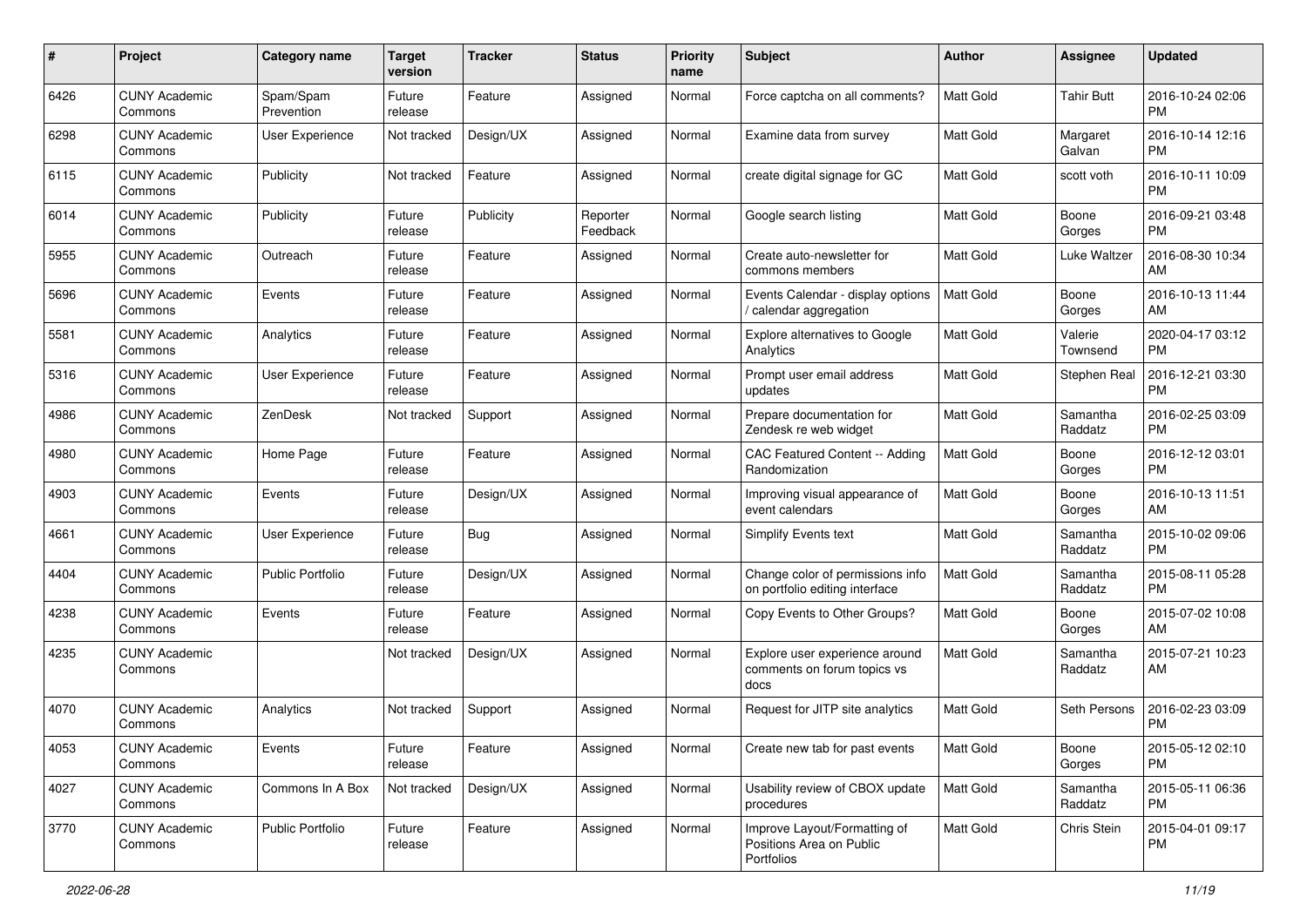| #    | Project                         | <b>Category name</b>     | <b>Target</b><br>version | <b>Tracker</b> | <b>Status</b>        | <b>Priority</b><br>name | Subject                                                                | <b>Author</b>    | <b>Assignee</b>     | <b>Updated</b>                |
|------|---------------------------------|--------------------------|--------------------------|----------------|----------------------|-------------------------|------------------------------------------------------------------------|------------------|---------------------|-------------------------------|
| 3768 | <b>CUNY Academic</b><br>Commons | <b>Public Portfolio</b>  | Future<br>release        | Feature        | Assigned             | Normal                  | Institutions/Past positions on<br>public portfolios                    | Matt Gold        | Boone<br>Gorges     | 2018-04-23 10:44<br>AM        |
| 3759 | <b>CUNY Academic</b><br>Commons | WordPress (misc)         | Future<br>release        | Feature        | Assigned             | Normal                  | Review Interface for Adding Users   Matt Gold<br>to Blogs              |                  | Boone<br>Gorges     | 2015-03-24 05:52<br><b>PM</b> |
| 3662 | <b>CUNY Academic</b><br>Commons | <b>SEO</b>               | Future<br>release        | Feature        | Assigned             | Normal                  | Duplicate Content/SEO/Google<br>issues                                 | Matt Gold        | Raymond<br>Hoh      | 2015-04-13 04:37<br><b>PM</b> |
| 3657 | <b>CUNY Academic</b><br>Commons | WordPress (misc)         | Not tracked              | Feature        | <b>New</b>           | Normal                  | Create alert for GC email<br>addresses                                 | <b>Matt Gold</b> | <b>Matt Gold</b>    | 2016-04-14 11:29<br><b>PM</b> |
| 3577 | <b>CUNY Academic</b><br>Commons | My Commons               | Future<br>release        | Design/UX      | Assigned             | Normal                  | Replies to items in My Commons                                         | <b>Matt Gold</b> | Raymond<br>Hoh      | 2015-04-09 05:19<br><b>PM</b> |
| 3536 | <b>CUNY Academic</b><br>Commons | My Commons               | Future<br>release        | Feature        | Assigned             | Normal                  | Infinite Scroll on My Commons<br>page                                  | Matt Gold        | Raymond<br>Hoh      | 2015-04-13 04:42<br><b>PM</b> |
| 3524 | <b>CUNY Academic</b><br>Commons | Documentation            | Not tracked              | Documentation  | Assigned             | Normal                  | Post describing all you can do<br>when starting up a new<br>blog/group | Matt Gold        | scott voth          | 2014-10-04 12:56<br><b>PM</b> |
| 3517 | <b>CUNY Academic</b><br>Commons | My Commons               | Future<br>release        | Feature        | Assigned             | Normal                  | Mute/Unmute My Commons<br>updates                                      | Matt Gold        | Raymond<br>Hoh      | 2015-11-09 01:19<br><b>PM</b> |
| 3419 | <b>CUNY Academic</b><br>Commons | Group Invitations        | 1.6.14                   | <b>Bug</b>     | Testing<br>Required  | Normal                  | Neatening the display of<br>messages on group requests                 | Matt Gold        | Boone<br>Gorges     | 2014-09-01 09:29<br><b>PM</b> |
| 3369 | <b>CUNY Academic</b><br>Commons | Reply By Email           | Not tracked              | Outreach       | Hold                 | Normal                  | Release reply by email to WP<br>plugin directory                       | Matt Gold        | Raymond<br>Hoh      | 2016-03-01 12:46<br><b>PM</b> |
| 3308 | <b>CUNY Academic</b><br>Commons | Group Invitations        | Future<br>release        | Feature        | Assigned             | Normal                  | Allow members to rescind group<br>invitations                          | Matt Gold        | Boone<br>Gorges     | 2015-04-01 08:53<br><b>PM</b> |
| 3220 | <b>CUNY Academic</b><br>Commons | Public Portfolio         | Future<br>release        | Feature        | Assigned             | Normal                  | Add indent/outdent option to<br>Formatting Buttons on Profile<br>Page  | Matt Gold        | Boone<br>Gorges     | 2014-05-21 10:39<br><b>PM</b> |
| 3090 | <b>CUNY Academic</b><br>Commons | Twitter page             | Future<br>release        | Feature        | Assigned             | Normal                  | Prevent Retweets from showing<br>up on Commons twitter page            | <b>Matt Gold</b> | <b>Tahir Butt</b>   | 2016-10-24 11:31<br>AM        |
| 3042 | <b>CUNY Academic</b><br>Commons | Public Portfolio         | Future<br>release        | Feature        | Assigned             | Normal                  | Browsing member interests                                              | Matt Gold        | Boone<br>Gorges     | 2015-03-21 09:04<br><b>PM</b> |
| 2523 | <b>CUNY Academic</b><br>Commons | <b>BuddyPress Docs</b>   | Future<br>release        | Feature        | Assigned             | Normal                  | Allow Users to Upload Images to<br><b>BP</b> Docs                      | Matt Gold        | Boone<br>Gorges     | 2015-11-09 06:14<br>PM        |
| 1544 | <b>CUNY Academic</b><br>Commons | Groups (misc)            | Future<br>release        | Feature        | Reporter<br>Feedback | Normal                  | Group Filtering and Sorting                                            | Matt Gold        | Chris Stein         | 2019-03-01 02:25<br>PM        |
| 1105 | <b>CUNY Academic</b><br>Commons | WordPress (misc)         | Future<br>release        | Feature        | Assigned             | Normal                  | Rephrase Blog Privacy Options                                          | Matt Gold        | Samantha<br>Raddatz | 2015-11-09 06:19<br><b>PM</b> |
| 658  | <b>CUNY Academic</b><br>Commons | <b>WordPress Plugins</b> | Future<br>release        | Feature        | Assigned             | Normal                  | Rebulid Sitewide Tag Suggestion                                        | <b>Matt Gold</b> | Boone<br>Gorges     | 2015-01-05 08:47<br><b>PM</b> |
| 653  | <b>CUNY Academic</b><br>Commons | Group Blogs              | Future<br>release        | Feature        | Assigned             | Normal                  | Redesign Integration of Groups<br>and Blogs                            | Matt Gold        | Samantha<br>Raddatz | 2015-11-09 05:40<br>PM        |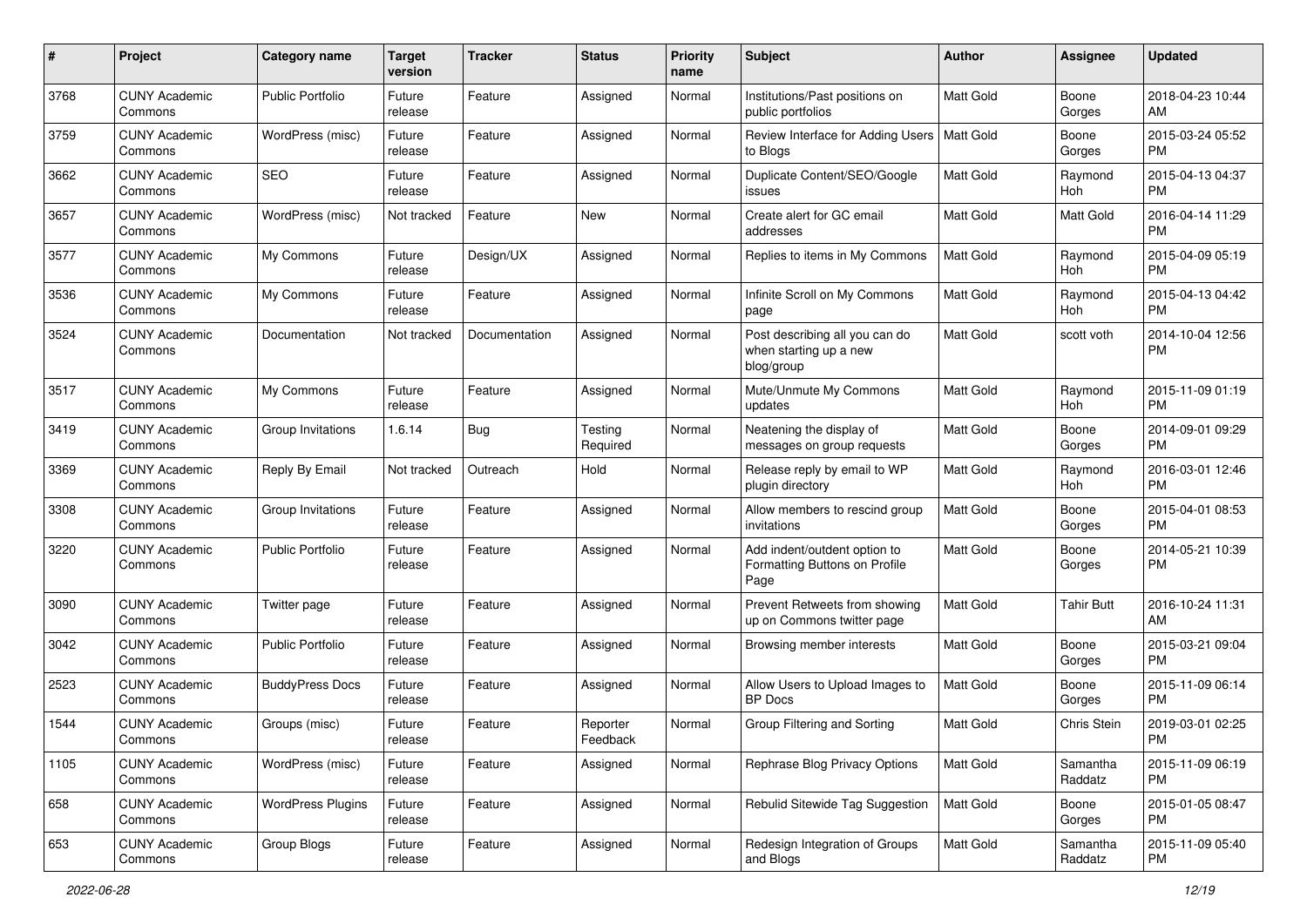| #    | Project                         | <b>Category name</b>     | Target<br>version | <b>Tracker</b> | <b>Status</b> | <b>Priority</b><br>name | Subject                                                                                                                                      | <b>Author</b>          | <b>Assignee</b>     | <b>Updated</b>                |
|------|---------------------------------|--------------------------|-------------------|----------------|---------------|-------------------------|----------------------------------------------------------------------------------------------------------------------------------------------|------------------------|---------------------|-------------------------------|
| 636  | <b>CUNY Academic</b><br>Commons | WordPress (misc)         | Not tracked       | Support        | Assigned      | Normal                  | Create Lynda.com-like Table of<br>Contents for Prospective Tutorial<br>Screencasts                                                           | <b>Matt Gold</b>       | scott voth          | 2016-02-23 03:12<br><b>PM</b> |
| 635  | <b>CUNY Academic</b><br>Commons | <b>BuddyPress (misc)</b> | Future<br>release | Feature        | Assigned      | Normal                  | Big Blue Button -<br>Videoconferencing in Groups and<br><b>Blogs</b>                                                                         | <b>Matt Gold</b>       | Boone<br>Gorges     | 2011-03-14 03:24<br><b>PM</b> |
| 599  | <b>CUNY Academic</b><br>Commons | BuddyPress (misc)        | Future<br>release | Feature        | Assigned      | Normal                  | Consider adding rating plugins for<br><b>BuddyPress/BBPress</b>                                                                              | <b>Matt Gold</b>       | Boone<br>Gorges     | 2011-08-22 06:50<br><b>PM</b> |
| 554  | <b>CUNY Academic</b><br>Commons | BuddyPress (misc)        | Future<br>release | Feature        | Assigned      | Normal                  | Add Trackback notifications to<br>site-wide activity feed                                                                                    | <b>Matt Gold</b>       | Boone<br>Gorges     | 2015-11-09 06:19<br><b>PM</b> |
| 500  | <b>CUNY Academic</b><br>Commons | <b>BuddyPress</b> (misc) | Future<br>release | Feature        | Assigned      | Normal                  | <b>Export Group Data</b>                                                                                                                     | Matt Gold              | Boone<br>Gorges     | 2010-12-19 12:09<br><b>PM</b> |
| 497  | <b>CUNY Academic</b><br>Commons | <b>WordPress Plugins</b> | Future<br>release | Feature        | Assigned      | Normal                  | Drag and Drop Ordering on<br><b>Gallery Post Plugin</b>                                                                                      | <b>Matt Gold</b>       | Ron Rennick         | 2015-11-09 06:18<br><b>PM</b> |
| 435  | <b>CUNY Academic</b><br>Commons | BuddyPress (misc)        | Future<br>release | Feature        | Assigned      | Normal                  | Include Avatar Images in Forum<br><b>Post Notification Emails</b>                                                                            | <b>Matt Gold</b>       | Boone<br>Gorges     | 2010-12-08 12:40<br><b>PM</b> |
| 412  | <b>CUNY Academic</b><br>Commons | <b>WordPress Themes</b>  | Future<br>release | Feature        | Assigned      | Normal                  | <b>Featured Themes</b>                                                                                                                       | <b>Matt Gold</b>       | Dominic<br>Giglio   | 2015-01-05 08:44<br><b>PM</b> |
| 377  | <b>CUNY Academic</b><br>Commons | <b>BuddyPress</b> (misc) | Future<br>release | Feature        | Assigned      | Normal                  | Like buttons                                                                                                                                 | Matt Gold              | Boone<br>Gorges     | 2010-11-16 05:13<br><b>PM</b> |
| 365  | <b>CUNY Academic</b><br>Commons | WordPress (misc)         | Future<br>release | Feature        | Assigned      | Normal                  | <b>Create Mouseover Tooltips</b><br>throughout Site                                                                                          | <b>Matt Gold</b>       | Chris Stein         | 2015-11-09 06:18<br><b>PM</b> |
| 364  | <b>CUNY Academic</b><br>Commons | <b>WordPress Plugins</b> | Future<br>release | Feature        | New           | Normal                  | <b>Bulletin Board</b>                                                                                                                        | <b>Matt Gold</b>       |                     | 2015-01-05 08:50<br><b>PM</b> |
| 287  | <b>CUNY Academic</b><br>Commons | WordPress (misc)         | Future<br>release | Feature        | Assigned      | Normal                  | Create troubleshooting tool for<br>account sign-up                                                                                           | Matt Gold              | Boone<br>Gorges     | 2015-11-09 06:17<br><b>PM</b> |
| 481  | <b>CUNY Academic</b><br>Commons | Groups (misc)            | Future<br>release | Feature        | Assigned      | Normal                  | ability to archive inactive groups<br>and blogs                                                                                              | Michael Mandiberg      | Samantha<br>Raddatz | 2015-11-09 05:56<br><b>PM</b> |
| 9908 | <b>CUNY Academic</b><br>Commons |                          | Not tracked       | Feature        | New           | Normal                  | Is it possible to send email<br>updates to users (or an email<br>address not on the list) for only a<br>single page AFTER being<br>prompted? | <b>Michael Shields</b> | scott voth          | 2018-06-11 01:34<br><b>PM</b> |
| 3458 | <b>CUNY Academic</b><br>Commons | Groups (misc)            | Future<br>release | Feature        | Assigned      | Normal                  | Filter Members of Group by<br>Campus                                                                                                         | <b>Michael Smith</b>   | Samantha<br>Raddatz | 2014-09-26 08:32<br>PM        |
| 2167 | <b>CUNY Academic</b><br>Commons | WordPress (misc)         | Future<br>release | <b>Bug</b>     | Assigned      | Normal                  | CAC-Livestream Plugin Issues                                                                                                                 | Michael Smith          | Dominic<br>Giglio   | 2015-01-02 03:06<br>PM        |
| 3511 | <b>CUNY Academic</b><br>Commons | Publicity                | 1.7               | Publicity      | Assigned      | Normal                  | Social media for 1.7                                                                                                                         | Micki Kaufman          | Sarah<br>Morgano    | 2014-10-14 03:32<br><b>PM</b> |
| 3510 | <b>CUNY Academic</b><br>Commons | Publicity                | 1.7               | Publicity      | Assigned      | Normal                  | Post on the News Blog re: 'My<br>Commons'                                                                                                    | Micki Kaufman          | Sarah<br>Morgano    | 2014-10-15 11:18<br>AM        |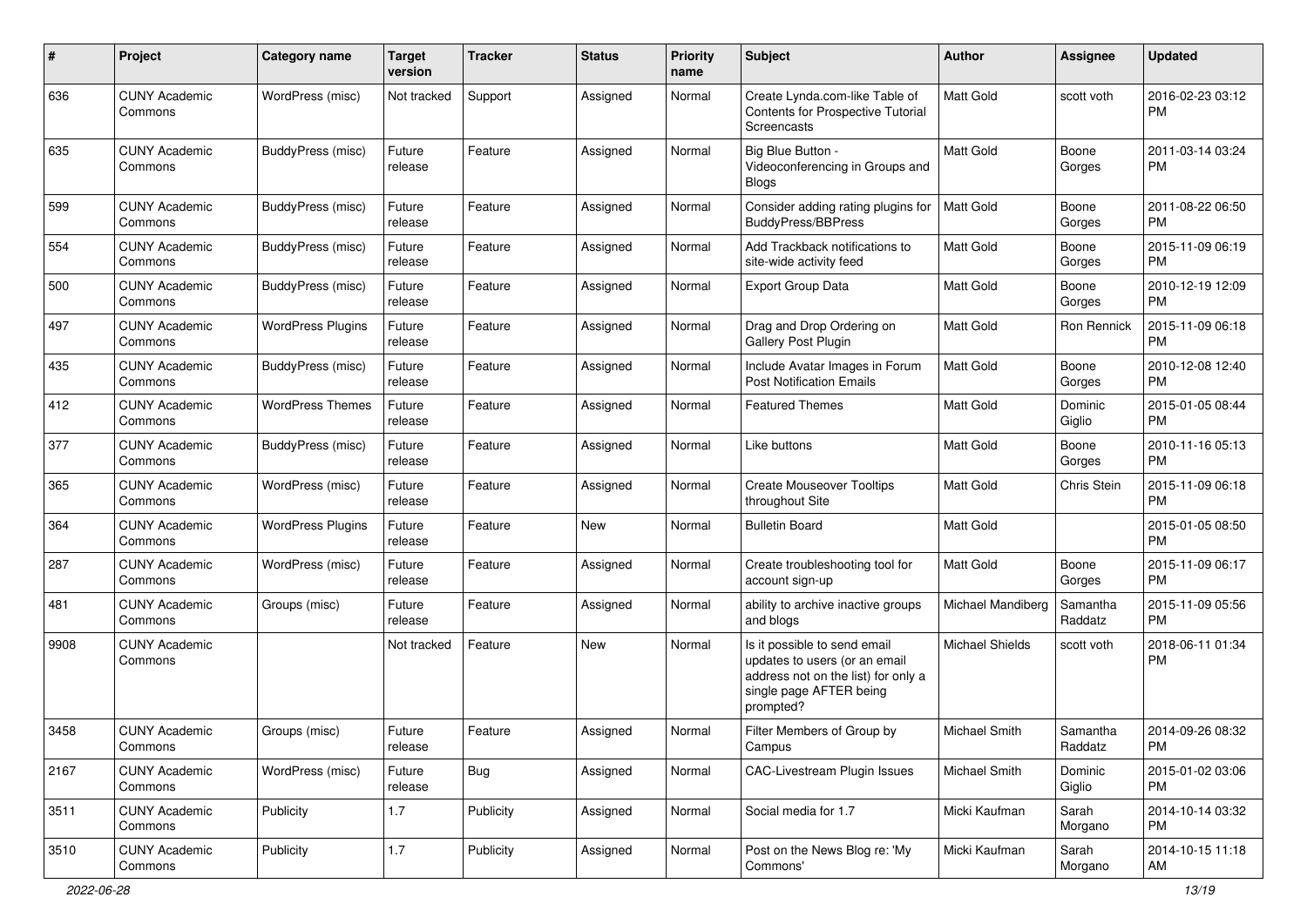| #     | Project                         | <b>Category name</b>     | <b>Target</b><br>version | <b>Tracker</b> | <b>Status</b>        | <b>Priority</b><br>name | <b>Subject</b>                                                                 | <b>Author</b>           | <b>Assignee</b>     | <b>Updated</b>                |
|-------|---------------------------------|--------------------------|--------------------------|----------------|----------------------|-------------------------|--------------------------------------------------------------------------------|-------------------------|---------------------|-------------------------------|
| 3509  | <b>CUNY Academic</b><br>Commons | Publicity                | 1.7                      | Publicity      | <b>New</b>           | Normal                  | Create 1.7 digital signage imagery                                             | Micki Kaufman           | Marilyn<br>Weber    | 2014-10-01 12:40<br><b>PM</b> |
| 3506  | <b>CUNY Academic</b><br>Commons | Publicity                | 1.7                      | Publicity      | New                  | Normal                  | Prepare 1.7 email messaging                                                    | Micki Kaufman           | Micki<br>Kaufman    | 2014-10-01 12:36<br><b>PM</b> |
| 2754  | <b>CUNY Academic</b><br>Commons | Design                   | Future<br>release        | Feature        | Assigned             | Normal                  | Determine strategy for CAC logo<br>handling in top header                      | Micki Kaufman           | Chris Stein         | 2015-01-05 08:53<br><b>PM</b> |
| 2753  | <b>CUNY Academic</b><br>Commons | <b>Public Portfolio</b>  | Future<br>release        | Feature        | <b>New</b>           | Normal                  | Create actual actual tagification in<br>academic interests and other<br>fields | Micki Kaufman           | Boone<br>Gorges     | 2015-01-05 08:52<br><b>PM</b> |
| 3475  | <b>CUNY Academic</b><br>Commons | Events                   | Future<br>release        | Feature        | Assigned             | Normal                  | Request to add plugin to<br>streamline room<br>booking/appointment booking     | Naomi Barrettara        | Boone<br>Gorges     | 2014-12-01 05:14<br><b>PM</b> |
| 9346  | <b>CUNY Academic</b><br>Commons | WordPress (misc)         | Not tracked              | Bug            | <b>New</b>           | Normal                  | Clone cetls.bmcc.cuny.edu for<br>development                                   | Owen Roberts            | Raymond<br>Hoh      | 2018-03-06 05:35<br><b>PM</b> |
| 6665  | <b>CUNY Academic</b><br>Commons |                          | Not tracked              | Publicity      | New                  | Normal                  | Dead Link in 1.10 announcement<br>post                                         | Paige Dupont            | Stephen Real        | 2016-12-01 03:11<br><b>PM</b> |
| 14483 | <b>CUNY Academic</b><br>Commons | WordPress - Media        | Not tracked              | <b>Bug</b>     | Reporter<br>Feedback | Normal                  | Wordpress PDF Embed Stopped<br>Working after JITP Media Clone                  | <b>Patrick DeDauw</b>   | Boone<br>Gorges     | 2021-05-20 01:51<br><b>PM</b> |
| 11449 | <b>CUNY Academic</b><br>Commons | WordPress - Media        | Not tracked              | Support        | Reporter<br>Feedback | Normal                  | Cloning Media Library for JITP<br>from Staging to Production Site              | <b>Patrick DeDauw</b>   | Boone<br>Gorges     | 2019-05-13 12:00<br><b>PM</b> |
| 16312 | <b>CUNY Academic</b><br>Commons |                          |                          | <b>Bug</b>     | New                  | Normal                  | Remove VaultPress plug-in                                                      | Raffi<br>Khatchadourian |                     | 2022-06-28 04:39<br><b>PM</b> |
| 16290 | <b>CUNY Academic</b><br>Commons |                          |                          | Feature        | Reporter<br>Feedback | Normal                  | Add Table Of Contents Block<br>plug-in                                         | Raffi<br>Khatchadourian |                     | 2022-06-24 10:26<br>AM        |
| 15516 | <b>CUNY Academic</b><br>Commons | <b>WordPress Plugins</b> |                          | Bug            | Reporter<br>Feedback | Normal                  | Can't publish or save draft of post<br>on wordpress.com                        | Raffi<br>Khatchadourian | Raymond<br>Hoh      | 2022-03-02 05:52<br><b>PM</b> |
| 15242 | <b>CUNY Academic</b><br>Commons | Performance              | Not tracked              | <b>Bug</b>     | Reporter<br>Feedback | Normal                  | Slugist site                                                                   | Raffi<br>Khatchadourian | Boone<br>Gorges     | 2022-02-07 11:14<br>AM        |
| 14792 | <b>CUNY Academic</b><br>Commons |                          |                          | Bug            | <b>New</b>           | Normal                  | Inconsistent email notifications<br>from gravity forms                         | Raffi<br>Khatchadourian |                     | 2021-10-04 01:50<br><b>PM</b> |
| 11077 | <b>CUNY Academic</b><br>Commons | Events                   | Not tracked              | Feature        | Reporter<br>Feedback | Normal                  | Show event category description<br>in event list view                          | Raffi<br>Khatchadourian |                     | 2019-02-12 10:38<br><b>PM</b> |
| 9420  | <b>CUNY Academic</b><br>Commons | cuny.is                  | Not tracked              | Feature        | <b>New</b>           | Normal                  | Request for http://cuny.is/streams                                             | Raffi<br>Khatchadourian | Marilyn<br>Weber    | 2018-04-02 10:08<br>AM        |
| 5183  | <b>CUNY Academic</b><br>Commons | Social Paper             | Future<br>release        | Design/UX      | <b>New</b>           | Normal                  | Creating a new paper when<br>viewing an existing paper                         | Raffi<br>Khatchadourian | Samantha<br>Raddatz | 2016-02-02 12:09<br><b>PM</b> |
| 5182  | <b>CUNY Academic</b><br>Commons | Social Paper             | Future<br>release        | Design/UX      | New                  | Normal                  | "Publishing" a private paper on<br>social paper?                               | Raffi<br>Khatchadourian | Boone<br>Gorges     | 2016-10-13 04:12<br><b>PM</b> |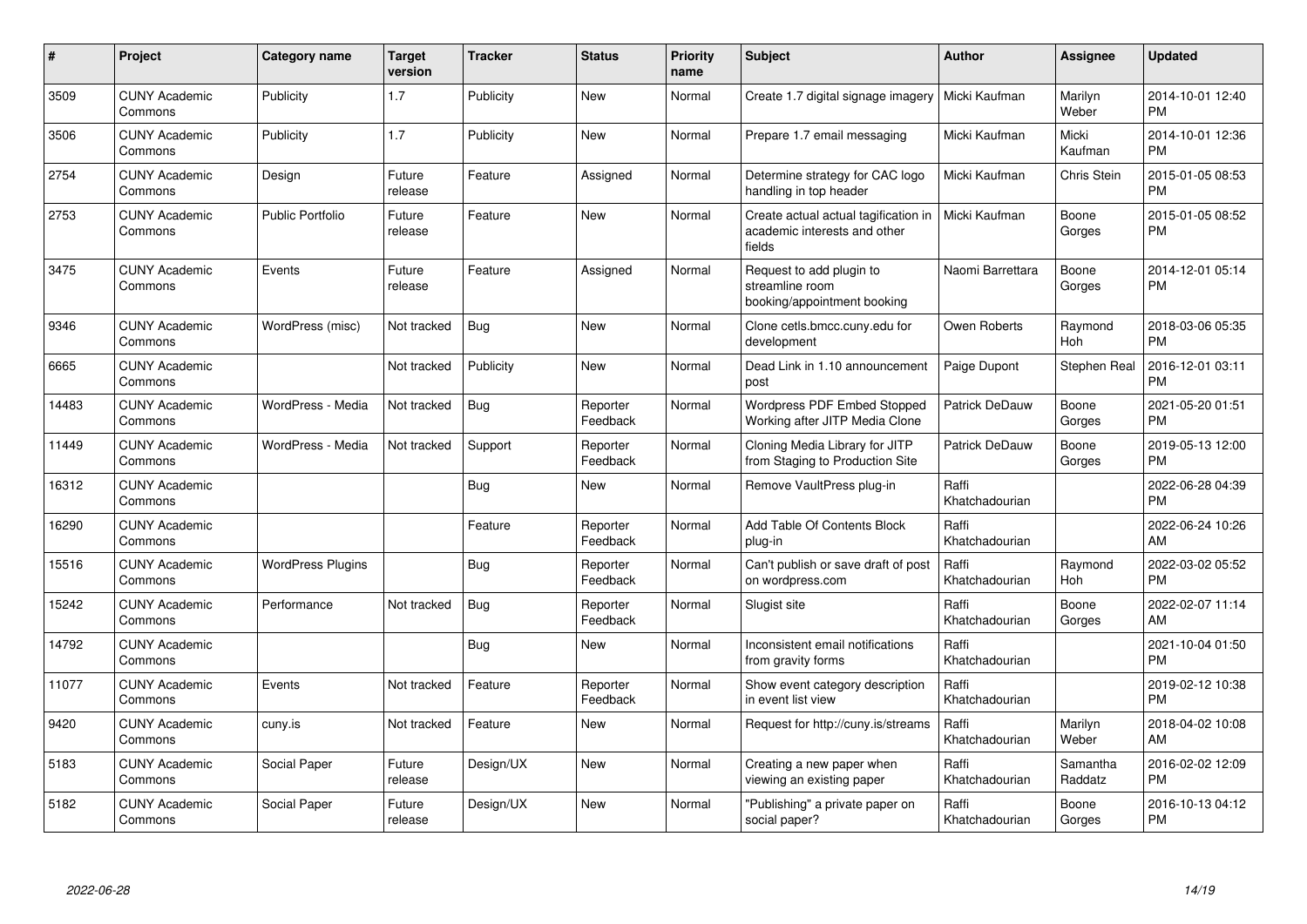| #     | <b>Project</b>                  | Category name            | <b>Target</b><br>version | Tracker    | <b>Status</b>                       | <b>Priority</b><br>name | <b>Subject</b>                                                            | Author           | Assignee              | <b>Updated</b>                |
|-------|---------------------------------|--------------------------|--------------------------|------------|-------------------------------------|-------------------------|---------------------------------------------------------------------------|------------------|-----------------------|-------------------------------|
| 16296 | <b>CUNY Academic</b><br>Commons | Home Page                | 2.0.2                    | <b>Bug</b> | Staged for<br>Production<br>Release | Normal                  | 'Visit Profile" link on Member<br>Directory page doesn't work<br>properly | Raymond Hoh      | Raymond<br><b>Hoh</b> | 2022-06-24 07:54<br><b>PM</b> |
| 16255 | <b>CUNY Academic</b><br>Commons | WordPress (misc)         |                          | <b>Bug</b> | <b>New</b>                          | Normal                  | Need to define 'MULTISITE'<br>constant in wp-config.php                   | Raymond Hoh      |                       | 2022-06-19 09:31<br>AM        |
| 16177 | <b>CUNY Academic</b><br>Commons | Reply By Email           |                          | <b>Bug</b> | <b>New</b>                          | Normal                  | Switch to Inbound mode for RBE                                            | Raymond Hoh      | Raymond<br>Hoh        | 2022-05-30 04:32<br><b>PM</b> |
| 14908 | <b>CUNY Academic</b><br>Commons | Performance              |                          | <b>Bug</b> | <b>New</b>                          | Normal                  | Stale object cache on cdev                                                | Raymond Hoh      | Boone<br>Gorges       | 2021-12-07 09:45<br>AM        |
| 14496 | <b>CUNY Academic</b><br>Commons | Domain Mapping           | Future<br>release        | Bug        | <b>New</b>                          | Normal                  | Mapped domain SSO uses<br>third-party cookies                             | Raymond Hoh      | Raymond<br>Hoh        | 2021-05-24 04:03<br><b>PM</b> |
| 11243 | <b>CUNY Academic</b><br>Commons | BuddyPress (misc)        | Future<br>release        | Bug        | <b>New</b>                          | Normal                  | Audit bp-custom.php                                                       | Raymond Hoh      | Raymond<br>Hoh        | 2022-04-26 11:59<br>AM        |
| 3939  | <b>CUNY Academic</b><br>Commons | <b>WordPress Plugins</b> | Future<br>release        | <b>Bug</b> | Hold                                | Normal                  | Activity stream support for<br>Co-Authors Plus plugin                     | Raymond Hoh      | Raymond<br>Hoh        | 2015-11-09 06:13<br><b>PM</b> |
| 3691  | <b>CUNY Academic</b><br>Commons | <b>WordPress Plugins</b> | Future<br>release        | <b>Bug</b> | <b>New</b>                          | Normal                  | <b>WPMU Domain Mapping</b><br>Debugging on cdev                           | Raymond Hoh      | Matt Gold             | 2014-12-12 09:04<br>AM        |
| 14983 | <b>CUNY Academic</b><br>Commons | WordPress (misc)         | Not tracked              | Support    | Reporter<br>Feedback                | Normal                  | 'Read More" tag not working                                               | Rebecca Krisel   | Raymond<br>Hoh        | 2021-11-23 01:17<br><b>PM</b> |
| 5298  | <b>CUNY Academic</b><br>Commons |                          | Not tracked              | Publicity  | <b>New</b>                          | Normal                  | Survey Pop-Up Text                                                        | Samantha Raddatz | Samantha<br>Raddatz   | 2016-03-22 12:27<br><b>PM</b> |
| 4622  | <b>CUNY Academic</b><br>Commons | <b>Public Portfolio</b>  | Future<br>release        | Design/UX  | <b>New</b>                          | Normal                  | <b>Profile Visibility Settings</b>                                        | Samantha Raddatz | Samantha<br>Raddatz   | 2015-09-21 12:18<br><b>PM</b> |
| 4592  | <b>CUNY Academic</b><br>Commons | Events                   | Future<br>release        | Design/UX  | <b>New</b>                          | Normal                  | Event Creation - Venue Dropdown   Samantha Raddatz<br>Slow                |                  | Boone<br>Gorges       | 2015-09-14 04:56<br><b>PM</b> |
| 4253  | <b>CUNY Academic</b><br>Commons | <b>Public Portfolio</b>  | Future<br>release        | Design/UX  | New                                 | Normal                  | Encourage users to add portfolio<br>content                               | Samantha Raddatz | Samantha<br>Raddatz   | 2015-07-07 11:32<br>AM        |
| 4226  | <b>CUNY Academic</b><br>Commons | <b>BuddyPress Docs</b>   | Future<br>release        | Design/UX  | <b>New</b>                          | Normal                  | Add option to connect a Doc with<br>a Group                               | Samantha Raddatz | Samantha<br>Raddatz   | 2015-09-09 04:08<br><b>PM</b> |
| 4225  | <b>CUNY Academic</b><br>Commons | DiRT Integration         | Future<br>release        | Design/UX  | <b>New</b>                          | Normal                  | Add information to DIRT page (in<br>Create a Group)                       | Samantha Raddatz | <b>Matt Gold</b>      | 2015-06-26 03:14<br><b>PM</b> |
| 4222  | <b>CUNY Academic</b><br>Commons | User Experience          | Future<br>release        | Design/UX  | <b>New</b>                          | Normal                  | Add information to 'Delete<br>Account' page                               | Samantha Raddatz | scott voth            | 2015-06-26 11:35<br>AM        |
| 4221  | <b>CUNY Academic</b><br>Commons | Group Forums             | Future<br>release        | Design/UX  | Assigned                            | Normal                  | Add 'Number of Posts' display<br>option to Forum page                     | Samantha Raddatz | Samantha<br>Raddatz   | 2015-06-26 02:21<br><b>PM</b> |
| 5826  | <b>CUNY Academic</b><br>Commons | <b>WordPress Plugins</b> | Future<br>release        | Support    | Reporter<br>Feedback                | Normal                  | <b>Remove Subscription Options</b><br>plugin from directory               | Sarah Morgano    | Sarah<br>Morgano      | 2016-10-21 04:14<br><b>PM</b> |
| 1888  | <b>CUNY Academic</b><br>Commons | Home Page                | Future<br>release        | Feature    | Assigned                            | Normal                  | Refactor BP MPO Activity Filter to<br>support proper pagination           | Sarah Morgano    | Boone<br>Gorges       | 2014-05-01 07:11<br><b>PM</b> |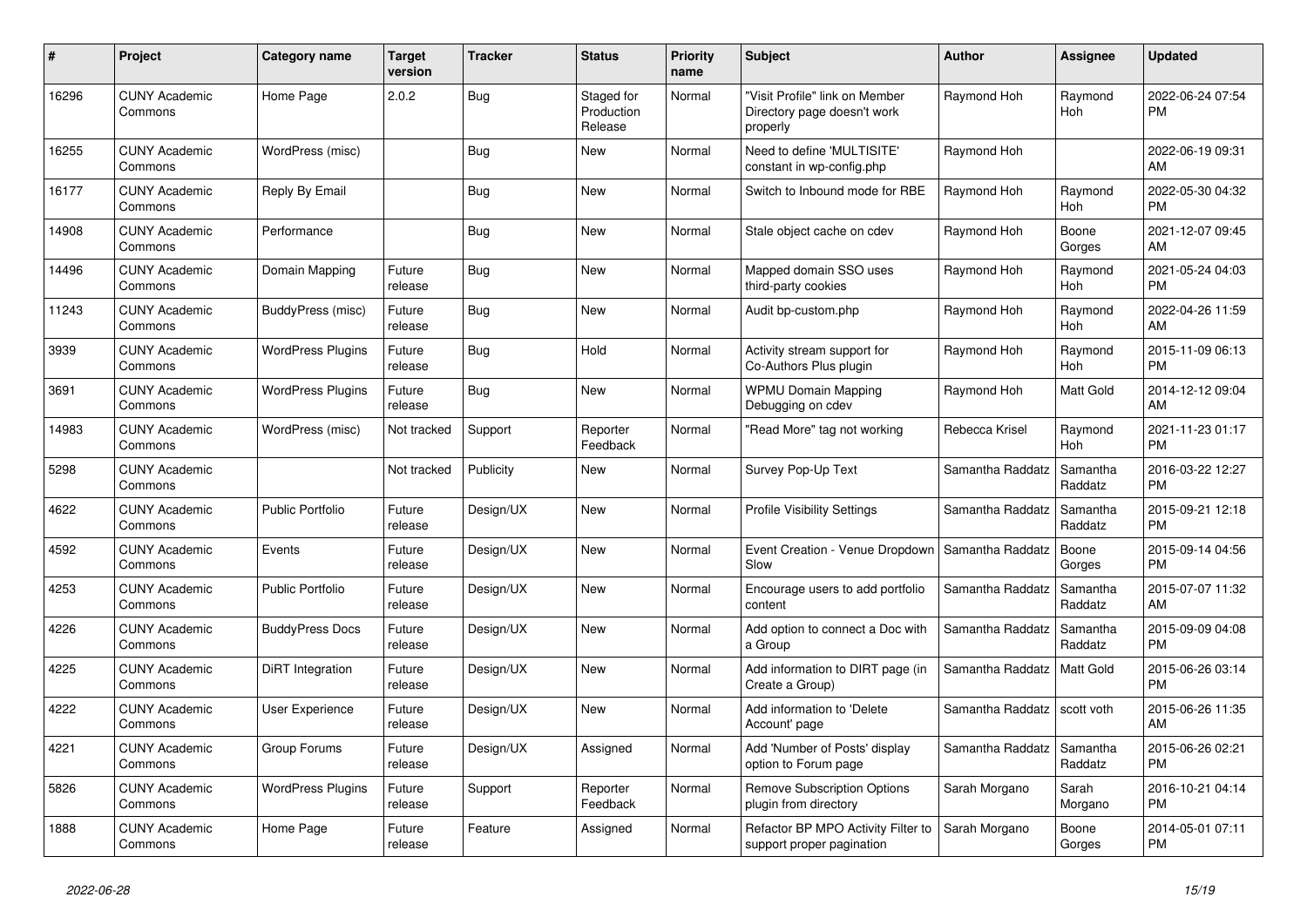| #     | Project                         | <b>Category name</b>     | <b>Target</b><br>version | <b>Tracker</b> | <b>Status</b>        | <b>Priority</b><br>name | Subject                                                                              | <b>Author</b> | <b>Assignee</b>    | <b>Updated</b>                |
|-------|---------------------------------|--------------------------|--------------------------|----------------|----------------------|-------------------------|--------------------------------------------------------------------------------------|---------------|--------------------|-------------------------------|
| 585   | <b>CUNY Academic</b><br>Commons | Group Forums             | Future<br>release        | Feature        | Assigned             | Normal                  | Merge Forum Topics                                                                   | Sarah Morgano | Boone<br>Gorges    | 2011-07-06 04:11<br><b>PM</b> |
| 16245 | <b>CUNY Academic</b><br>Commons | WordPress (misc)         |                          | <b>Bug</b>     | Reporter<br>Feedback | Normal                  | Save Button missing on<br>WordPress Profile page                                     | scott voth    | Raymond<br>Hoh     | 2022-06-16 03:09<br><b>PM</b> |
| 15767 | <b>CUNY Academic</b><br>Commons | WordPress (misc)         |                          | Support        | New                  | Normal                  | Site loading slowly                                                                  | scott voth    | Boone<br>Gorges    | 2022-04-04 08:56<br><b>PM</b> |
| 14994 | <b>CUNY Academic</b><br>Commons | cdev.gc.cuny.edu         | Not tracked              | Support        | In Progress          | Normal                  | Clear Cache on CDEV                                                                  | scott voth    | Raymond<br>Hoh     | 2021-12-07 03:51<br><b>PM</b> |
| 14394 | <b>CUNY Academic</b><br>Commons |                          | Not tracked              | Feature        | New                  | Normal                  | Commons News Site - redesign                                                         | scott voth    | scott voth         | 2021-09-14 10:46<br>AM        |
| 14113 | <b>CUNY Academic</b><br>Commons | WordPress (misc)         | Future<br>release        | Bug            | Hold                 | Normal                  | Block Editor Not Working on this<br>page - Json error                                | scott voth    | Boone<br>Gorges    | 2021-03-05 11:01<br>AM        |
| 13946 | <b>CUNY Academic</b><br>Commons | <b>WordPress Plugins</b> | 2.1.0                    | Support        | Assigned             | Normal                  | <b>Custom Embed handler For</b><br>OneDrive files                                    | scott voth    | Raymond<br>Hoh     | 2022-05-26 10:46<br>AM        |
| 12573 | <b>CUNY Academic</b><br>Commons | <b>WordPress Plugins</b> | Future<br>release        | <b>Bug</b>     | New                  | Normal                  | <b>CommentPress Core Issues</b>                                                      | scott voth    |                    | 2020-03-24 04:32<br><b>PM</b> |
| 12392 | <b>CUNY Academic</b><br>Commons | Help/Codex               | Not tracked              | Documentation  | New                  | Normal                  | <b>Updates to Common Commons</b><br>Questions on Help Page                           | scott voth    | Margaret<br>Galvan | 2020-02-11 10:53<br>AM        |
| 12247 | <b>CUNY Academic</b><br>Commons | Publicity                | Not tracked              | Support        | <b>New</b>           | Normal                  | <b>Screenshot of First Commons</b><br>Homepage                                       | scott voth    | scott voth         | 2020-01-14 12:08<br>PM        |
| 11860 | <b>CUNY Academic</b><br>Commons | Registration             | Future<br>release        | Feature        | New                  | Normal                  | Ensure Students Are Aware They<br>Can Use Aliases At Registration                    | scott voth    |                    | 2019-09-24 08:46<br>AM        |
| 11788 | <b>CUNY Academic</b><br>Commons | <b>WordPress Plugins</b> | Future<br>release        | Support        | Reporter<br>Feedback | Normal                  | Plugin Request - Browse Aloud                                                        | scott voth    |                    | 2019-09-24 08:42<br>AM        |
| 11531 | <b>CUNY Academic</b><br>Commons | Events                   | Future<br>release        | Feature        | New                  | Normal                  | Main Events calendar should<br>include non-public events that<br>user has access to  | scott voth    | Boone<br>Gorges    | 2019-06-11 10:00<br>AM        |
| 11496 | <b>CUNY Academic</b><br>Commons | <b>Public Portfolio</b>  | 1.15.2                   | Support        | <b>New</b>           | Normal                  | Replace Twitter Icon on Member<br>Portfolio page                                     | scott voth    | Boone<br>Gorges    | 2019-06-06 01:03<br><b>PM</b> |
| 11493 | <b>CUNY Academic</b><br>Commons | Domain Mapping           | Not tracked              | Support        | Reporter<br>Feedback | Normal                  | Domain Mapping Request - Talia<br>Schaffer                                           | scott voth    | <b>Matt Gold</b>   | 2019-08-06 08:39<br>AM        |
| 11393 | <b>CUNY Academic</b><br>Commons |                          | Not tracked              | Publicity      | New                  | Normal                  | After 1.15 release, ceate a hero<br>slide and post about adding a site<br>to a group | scott voth    | Patrick<br>Sweeney | 2019-05-14 10:32<br>AM        |
| 11386 | <b>CUNY Academic</b><br>Commons | WordPress - Media        | Not tracked              | Support        | Reporter<br>Feedback | Normal                  | disappearing images                                                                  | scott voth    | Boone<br>Gorges    | 2019-05-14 10:32<br>AM        |
| 10982 | <b>CUNY Academic</b><br>Commons | Domain Mapping           | Not tracked              | Support        | Reporter<br>Feedback | Normal                  | <b>CNAME</b> question                                                                | scott voth    |                    | 2019-01-22 04:29<br>PM        |
| 10839 | <b>CUNY Academic</b><br>Commons | About page               | Not tracked              | Support        | New                  | Normal                  | <b>Mission Statement Needs</b><br>Revision                                           | scott voth    | Matt Gold          | 2018-12-26 10:58<br>AM        |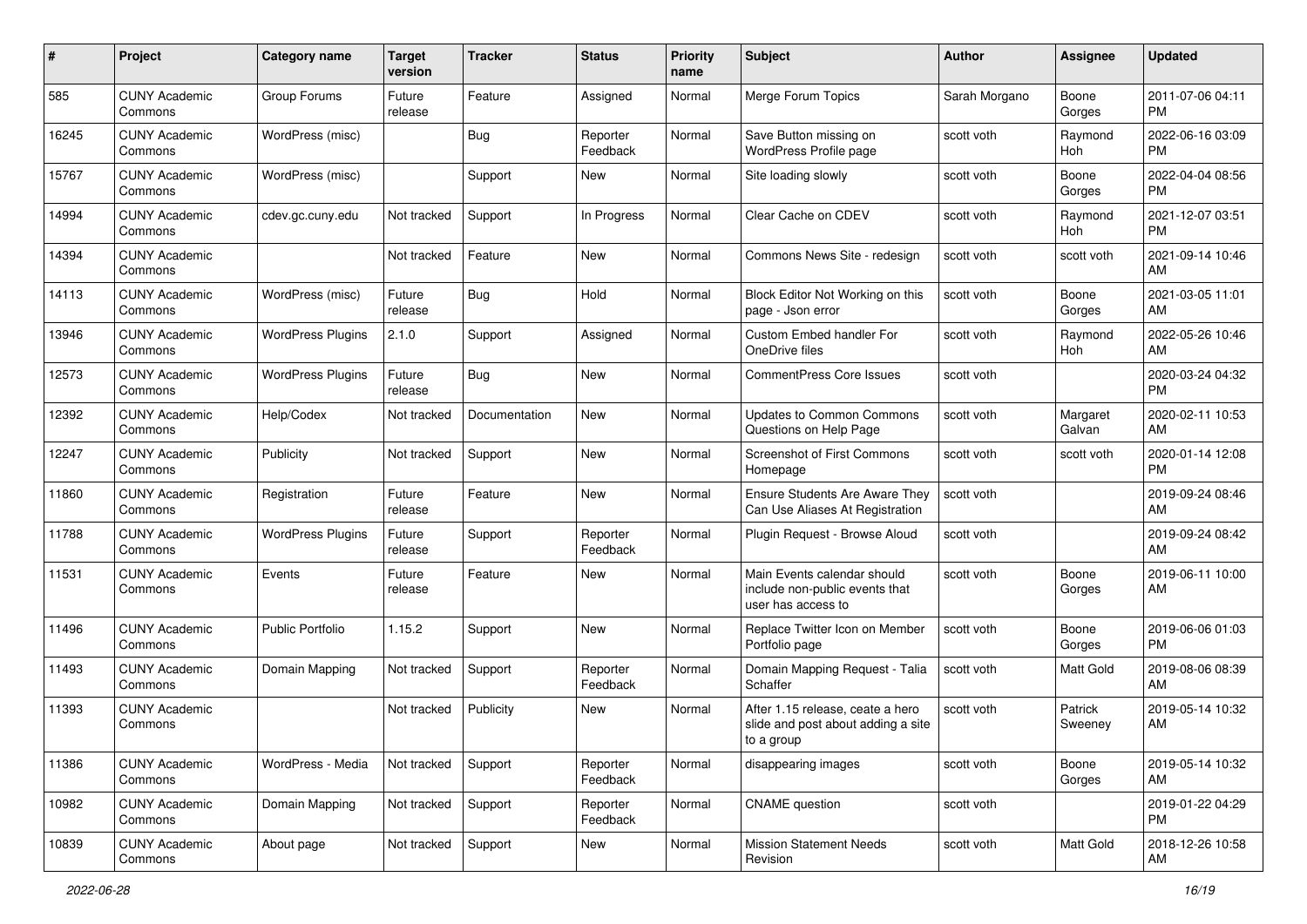| $\#$  | Project                         | <b>Category name</b>     | <b>Target</b><br>version | <b>Tracker</b> | <b>Status</b>        | <b>Priority</b><br>name | <b>Subject</b>                                                   | Author               | <b>Assignee</b>       | <b>Updated</b>                |
|-------|---------------------------------|--------------------------|--------------------------|----------------|----------------------|-------------------------|------------------------------------------------------------------|----------------------|-----------------------|-------------------------------|
| 10354 | <b>CUNY Academic</b><br>Commons | <b>Public Portfolio</b>  | Future<br>release        | Feature        | <b>New</b>           | Normal                  | Opt out of Having a Profile Page                                 | scott voth           | Chris Stein           | 2020-05-12 10:43<br>AM        |
| 10226 | <b>CUNY Academic</b><br>Commons | Courses                  | Future<br>release        | Feature        | <b>New</b>           | Normal                  | Add "My Courses" to drop down<br>list                            | scott voth           | Boone<br>Gorges       | 2021-11-19 12:42<br><b>PM</b> |
| 9515  | <b>CUNY Academic</b><br>Commons | <b>WordPress Plugins</b> | Not tracked              | <b>Bug</b>     | Reporter<br>Feedback | Normal                  | Text to Speech plugin - "More<br>Slowly" checkbox not working    | scott voth           | Boone<br>Gorges       | 2018-06-13 02:26<br><b>PM</b> |
| 5827  | <b>CUNY Academic</b><br>Commons | <b>Public Portfolio</b>  | Future<br>release        | <b>Bug</b>     | Assigned             | Normal                  | Academic Interests square<br>bracket links not working           | scott voth           | <b>Chris Stein</b>    | 2016-08-11 11:59<br><b>PM</b> |
| 4438  | <b>CUNY Academic</b><br>Commons | Events                   | Future<br>release        | <b>Bug</b>     | Assigned             | Normal                  | Events Calendar - Export<br><b>Recurring Events</b>              | scott voth           | Daniel Jones          | 2016-05-23 04:25<br><b>PM</b> |
| 3492  | <b>CUNY Academic</b><br>Commons | <b>WordPress Themes</b>  | Future<br>release        | Support        | Assigned             | Normal                  | Add CBOX theme to the<br>Commons                                 | scott voth           | Raymond<br>Hoh        | 2014-10-08 05:55<br><b>PM</b> |
| 10439 | <b>CUNY Academic</b><br>Commons | Design                   | 2.1.0                    | Design/UX      | <b>New</b>           | Normal                  | <b>Create Style Guide for Commons</b>                            | Sonja Leix           | Sara Cannon           | 2022-06-28 01:43<br><b>PM</b> |
| 10368 | <b>CUNY Academic</b><br>Commons |                          | Future<br>release        | Feature        | Assigned             | Normal                  | Use ORCID data to populate<br>academic profile page              | Stephen Francoeur    | Boone<br>Gorges       | 2018-09-25 01:53<br><b>PM</b> |
| 11624 | <b>CUNY Academic</b><br>Commons | WordPress (misc)         | Not tracked              | Support        | <b>New</b>           | Normal                  | Change pages into posts or swap<br>database for a Commons site?  | Stephen Klein        | Raymond<br>Hoh        | 2019-07-09 11:04<br>AM        |
| 9643  | <b>CUNY Academic</b><br>Commons | Publicity                | Not tracked              | Feature        | <b>New</b>           | Normal                  | Create a page on the Commons<br>for logos etc.                   | Stephen Real         | Stephen Real          | 2018-04-24 10:53<br>AM        |
| 8440  | <b>CUNY Academic</b><br>Commons | Onboarding               | Not tracked              | <b>Bug</b>     | <b>New</b>           | Normal                  | Create Test Email Accounts for<br><b>Onboarding Project</b>      | Stephen Real         | Stephen Real          | 2017-08-01 09:49<br><b>PM</b> |
| 4972  | <b>CUNY Academic</b><br>Commons | Analytics                | Not tracked              | <b>Bug</b>     | <b>New</b>           | Normal                  | <b>Newsletter Analytics</b>                                      | Stephen Real         | <b>Matt Gold</b>      | 2015-12-09 12:54<br><b>PM</b> |
| 14629 | <b>CUNY Academic</b><br>Commons |                          | Not tracked              | <b>Bug</b>     | Reporter<br>Feedback | Normal                  | Possible Post Order Bug?                                         | <b>Syelle Graves</b> |                       | 2021-09-14 10:47<br>AM        |
| 12198 | <b>CUNY Academic</b><br>Commons |                          | Not tracked              | Bug            | Reporter<br>Feedback | Normal                  | Duplicate listing in My Sites                                    | Tom Harbison         |                       | 2019-12-09 05:50<br><b>PM</b> |
| 11556 | <b>CUNY Academic</b><br>Commons | Courses                  | Not tracked              | <b>Bug</b>     | Reporter<br>Feedback | Normal                  | Instructor name given in course<br>listing                       | Tom Harbison         |                       | 2019-06-25 04:12<br><b>PM</b> |
| 5679  | <b>CUNY Academic</b><br>Commons | Analytics                | Not tracked              | Feature        | <b>New</b>           | Normal                  | Logged In Users for GA                                           | Valerie Townsend     | Valerie<br>Townsend   | 2016-06-11 09:49<br>AM        |
| 6749  | <b>CUNY Academic</b><br>Commons | Events                   | Future<br>release        | Bug            | <b>New</b>           | Low                     | BPEO iCal request can trigger<br>very large number of DB queries | Boone Gorges         | Raymond<br><b>Hoh</b> | 2016-11-15 10:09<br><b>PM</b> |
| 3048  | <b>CUNY Academic</b><br>Commons | <b>Public Portfolio</b>  | Future<br>release        | Feature        | <b>New</b>           | Low                     | Images for rich text profile fields                              | Boone Gorges         | Boone<br>Gorges       | 2014-02-19 12:56<br><b>PM</b> |
| 1983  | <b>CUNY Academic</b><br>Commons | Home Page                | Future<br>release        | Feature        | Assigned             | Low                     | Media Library integration with<br>Featured Content plugin        | Boone Gorges         | Dominic<br>Giglio     | 2014-03-17 10:34<br>AM        |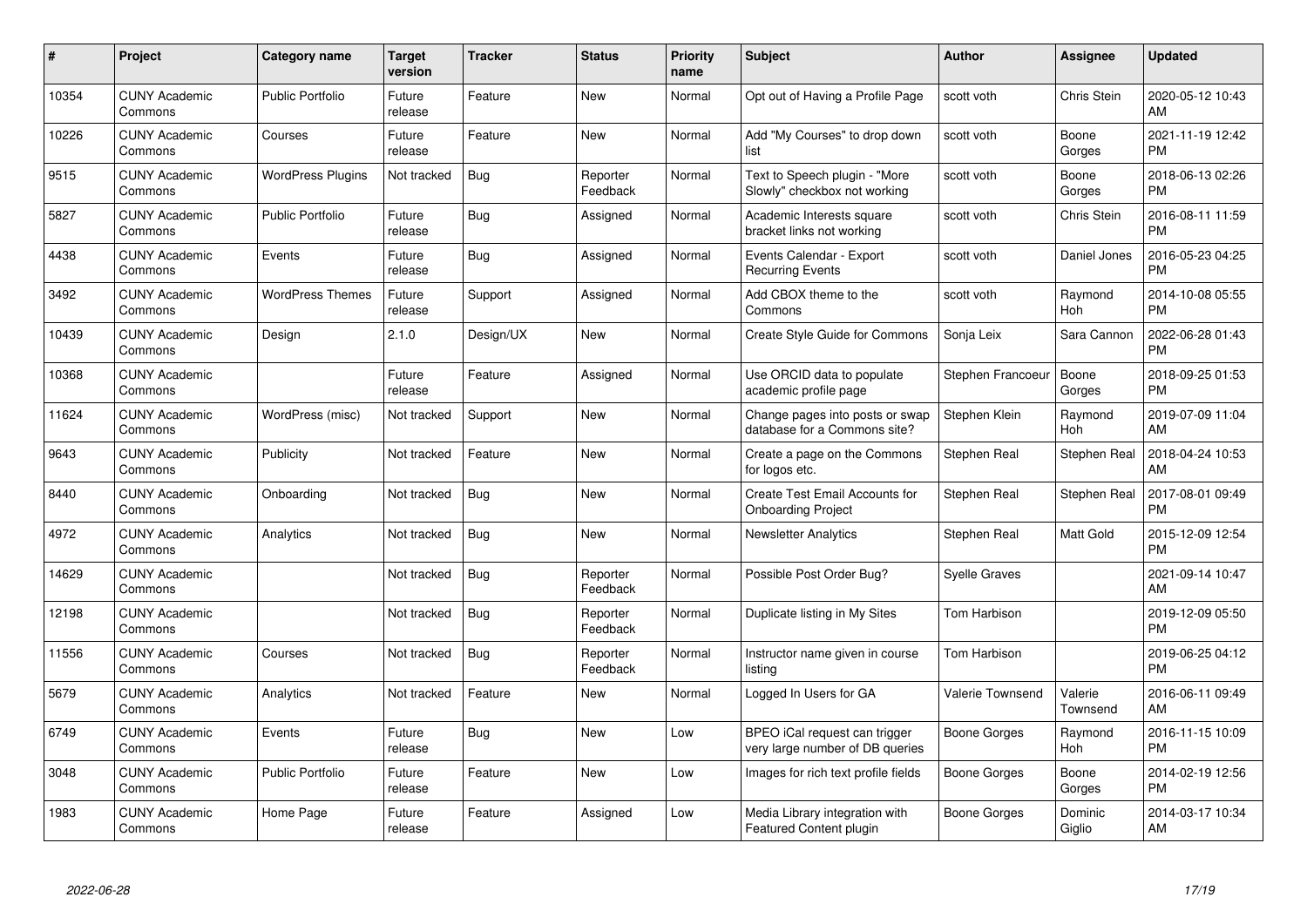| #     | Project                         | <b>Category name</b>       | <b>Target</b><br>version | <b>Tracker</b> | <b>Status</b>        | <b>Priority</b><br>name | <b>Subject</b>                                                                                                                                        | <b>Author</b>       | Assignee            | <b>Updated</b>                |
|-------|---------------------------------|----------------------------|--------------------------|----------------|----------------------|-------------------------|-------------------------------------------------------------------------------------------------------------------------------------------------------|---------------------|---------------------|-------------------------------|
| 1423  | <b>CUNY Academic</b><br>Commons | BuddyPress (misc)          | Future<br>release        | Feature        | Assigned             | Low                     | Show an avatar for pingback<br>comment activity items                                                                                                 | Boone Gorges        | Tahir Butt          | 2016-10-24 12:03<br><b>PM</b> |
| 1417  | <b>CUNY Academic</b><br>Commons | <b>BuddyPress Docs</b>     | Future<br>release        | Feature        | Assigned             | Low                     | <b>Bulk actions for BuddyPress Docs</b>                                                                                                               | <b>Boone Gorges</b> | Boone<br>Gorges     | 2016-10-17 10:41<br><b>PM</b> |
| 1167  | <b>CUNY Academic</b><br>Commons | <b>Email Invitations</b>   | Future<br>release        | Feature        | <b>New</b>           | Low                     | Allow email invitations to be<br>resent                                                                                                               | Boone Gorges        | Boone<br>Gorges     | 2015-11-12 12:53<br>AM        |
| 1166  | <b>CUNY Academic</b><br>Commons | <b>Email Invitations</b>   | Future<br>release        | Feature        | <b>New</b>           | Low                     | Better organizational tools for<br>Sent Invites                                                                                                       | Boone Gorges        | Boone<br>Gorges     | 2015-11-09 06:02<br><b>PM</b> |
| 1165  | <b>CUNY Academic</b><br>Commons | <b>Email Invitations</b>   | Future<br>release        | Feature        | Assigned             | Low                     | Allow saved lists of invitees under<br><b>Send Invites</b>                                                                                            | <b>Boone Gorges</b> | Boone<br>Gorges     | 2015-11-09 06:03<br><b>PM</b> |
| 3615  | <b>CUNY Academic</b><br>Commons | Redmine                    | Not tracked              | Feature        | <b>New</b>           | Low                     | Create Redmine issues via email                                                                                                                       | Dominic Giglio      | Boone<br>Gorges     | 2017-11-16 11:36<br>AM        |
| 2610  | <b>CUNY Academic</b><br>Commons | Group Invitations          | Future<br>release        | Feature        | Assigned             | Low                     | Request: Custom invitation<br>message to group invites                                                                                                | local admin         | Boone<br>Gorges     | 2015-11-09 06:13<br><b>PM</b> |
| 2325  | <b>CUNY Academic</b><br>Commons | BuddyPress (misc)          | Future<br>release        | Feature        | Assigned             | Low                     | Profile should have separate<br>fields for first/last names                                                                                           | local admin         | Boone<br>Gorges     | 2015-11-09 06:09<br><b>PM</b> |
| 6392  | <b>CUNY Academic</b><br>Commons | Group Forums               | Future<br>release        | Design/UX      | Assigned             | Low                     | Composition/Preview Panes in<br>Forum Posts                                                                                                           | Luke Waltzer        | Paige Dupont        | 2016-10-21 04:26<br><b>PM</b> |
| 6389  | <b>CUNY Academic</b><br>Commons | <b>BuddyPress Docs</b>     | Future<br>release        | Feature        | <b>New</b>           | Low                     | Make Discussion Area Visible<br>When Editing a Doc                                                                                                    | Luke Waltzer        | Boone<br>Gorges     | 2016-10-21 04:16<br><b>PM</b> |
| 6356  | <b>CUNY Academic</b><br>Commons | <b>WordPress Plugins</b>   | Future<br>release        | Bug            | Reporter<br>Feedback | Low                     | Should Subscribe2 be<br>deprecated?                                                                                                                   | Luke Waltzer        |                     | 2017-03-20 12:20<br><b>PM</b> |
| 13912 | <b>CUNY Academic</b><br>Commons |                            | Not tracked              | Feature        | Hold                 | Low                     | posting "missed schedule"                                                                                                                             | Marilyn Weber       |                     | 2021-02-23 10:46<br>AM        |
| 11971 | <b>CUNY Academic</b><br>Commons | <b>Email Notifications</b> | Future<br>release        | Bug            | Reporter<br>Feedback | Low                     | Pictures obscured in emailed post<br>notifications                                                                                                    | Marilyn Weber       | Raymond<br>Hoh      | 2019-11-21 01:14<br><b>PM</b> |
| 5058  | <b>CUNY Academic</b><br>Commons | Social Paper               | Future<br>release        | Feature        | <b>New</b>           | Low                     | Can there be a clearer signal that<br>even when comments have<br>already been made you add<br>comments by clicking on the side?<br>(SP suggestion #5) | Marilyn Weber       | Samantha<br>Raddatz | 2016-02-11 10:24<br><b>PM</b> |
| 5053  | <b>CUNY Academic</b><br>Commons | Social Paper               | Future<br>release        | Feature        | <b>New</b>           | Low                     | Scrollable menu to add readers<br>(SP suggestion #4)                                                                                                  | Marilyn Weber       | Samantha<br>Raddatz | 2016-04-21 05:21<br><b>PM</b> |
| 5052  | <b>CUNY Academic</b><br>Commons | Social Paper               | Future<br>release        | Feature        | New                  | Low                     | Sentence by sentence or line by<br>line comments (SP suggestion #3)                                                                                   | Marilyn Weber       | Boone<br>Gorges     | 2016-02-11 10:24<br><b>PM</b> |
| 5050  | <b>CUNY Academic</b><br>Commons | Social Paper               | Future<br>release        | Feature        | <b>New</b>           | Low                     | Making comments visible in SP<br>editing mode (SP suggestion #1)                                                                                      | Marilyn Weber       | Samantha<br>Raddatz | 2019-09-17 11:10<br><b>PM</b> |
| 2577  | <b>NYCDH Community</b><br>Site  |                            |                          | Feature        | Assigned             | Low                     | Investigate Potential to Add Links<br>to the Forum                                                                                                    | <b>Mark Newton</b>  | Alex Gil            | 2013-05-16 09:40<br>PM        |